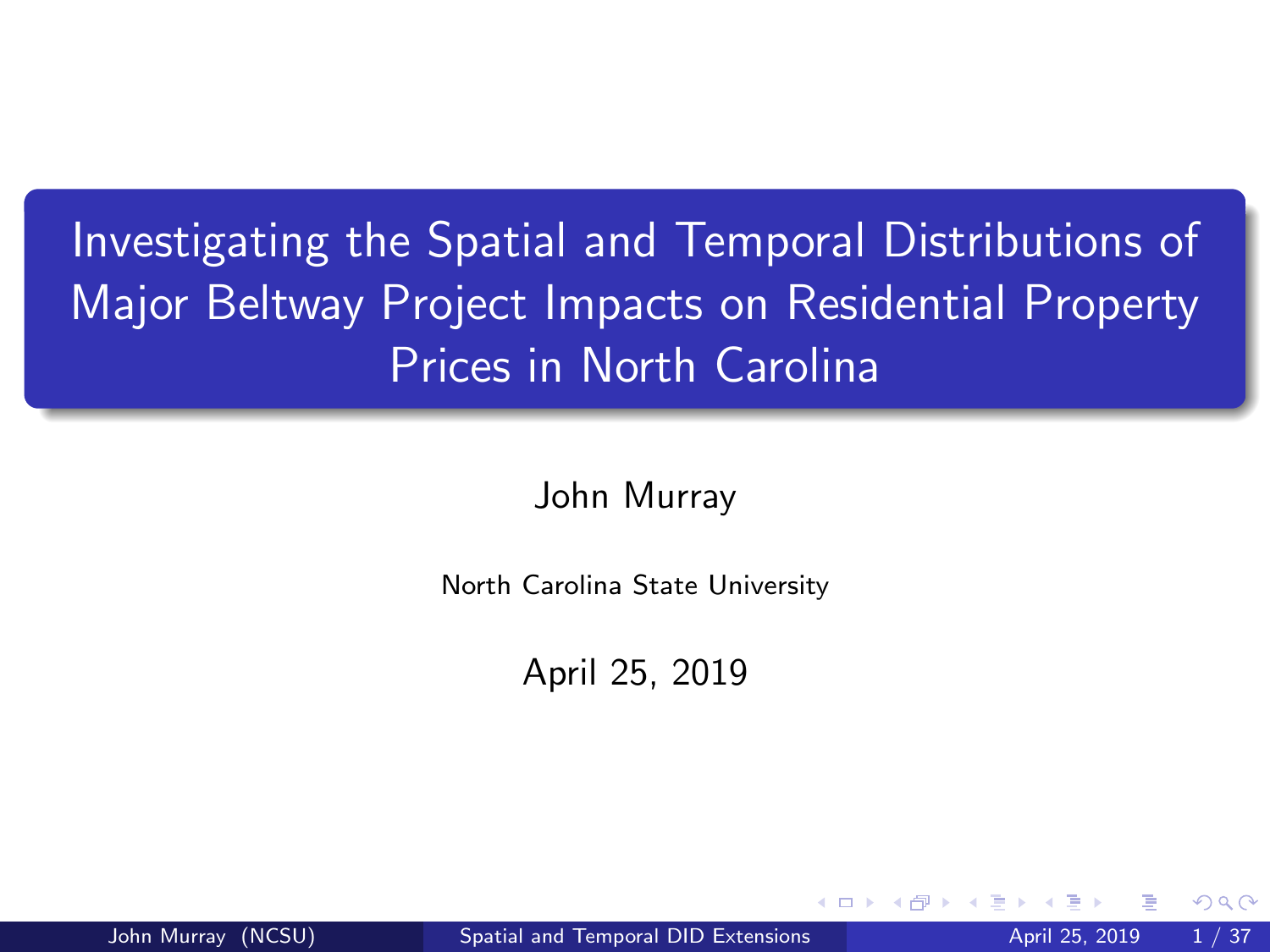

2 Empirical [Setting & Data](#page-6-0)

### 3 [Methodology](#page-12-0)

- Results [& Conclusions](#page-18-0)
- 5 Limitations [& Future Research](#page-36-0)

 $\leftarrow$ 

 $QQ$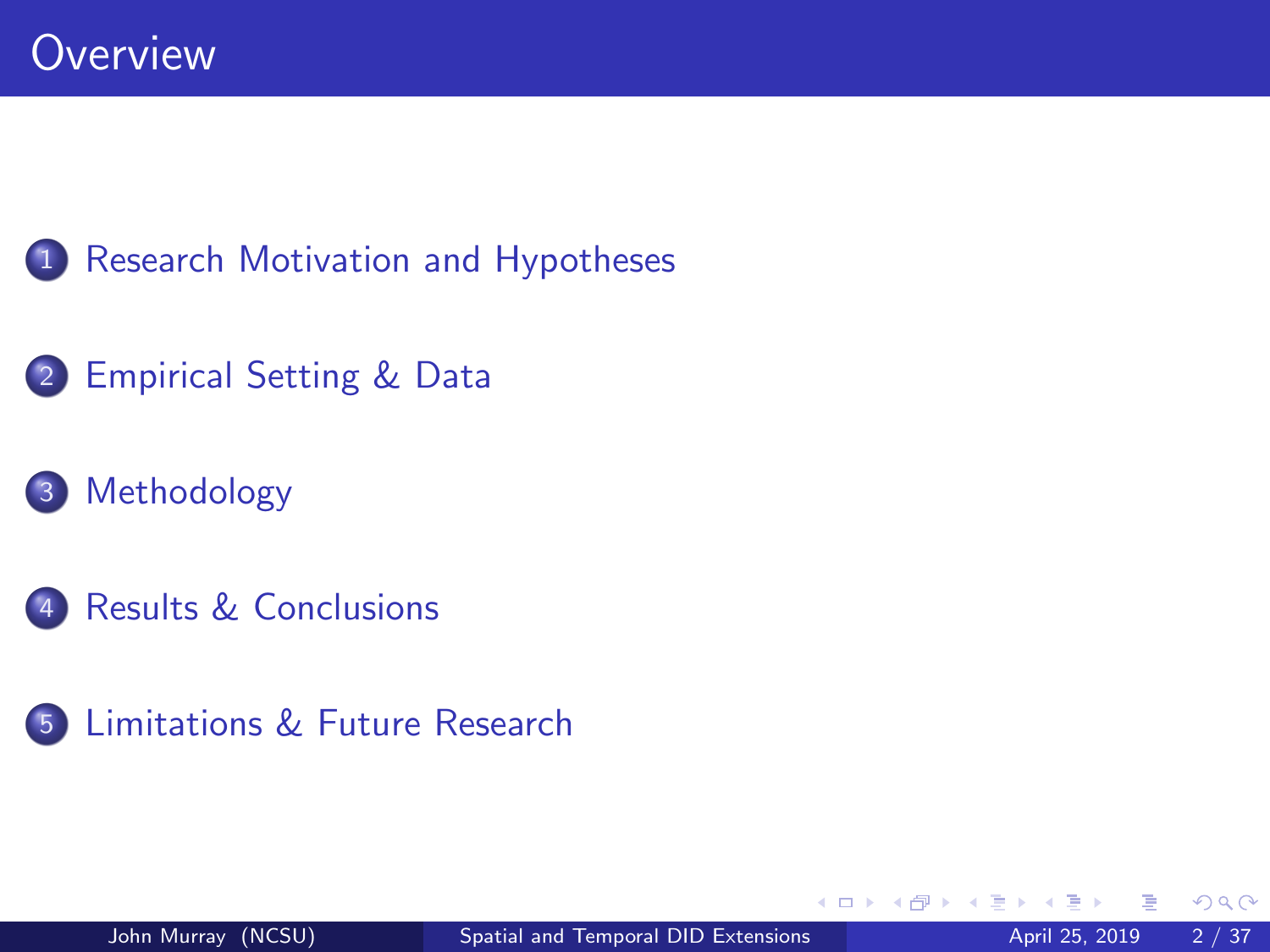<span id="page-2-0"></span>Why quantify direct economic impacts of beltway projects?

• Useful to government organizations:

**1** helps inform funding decisions

- 2 helps inform public of expected benefits
- Beltways substantially improve accessibility for the surrounding area and have a unique "inside/outside" property
- Numerous studies investigate benefits and externalities in relation to highway investments
	- typically through hedonic housing price models
	- these studies do not quantify the actual impact a highway investment's construction has on the surrounding area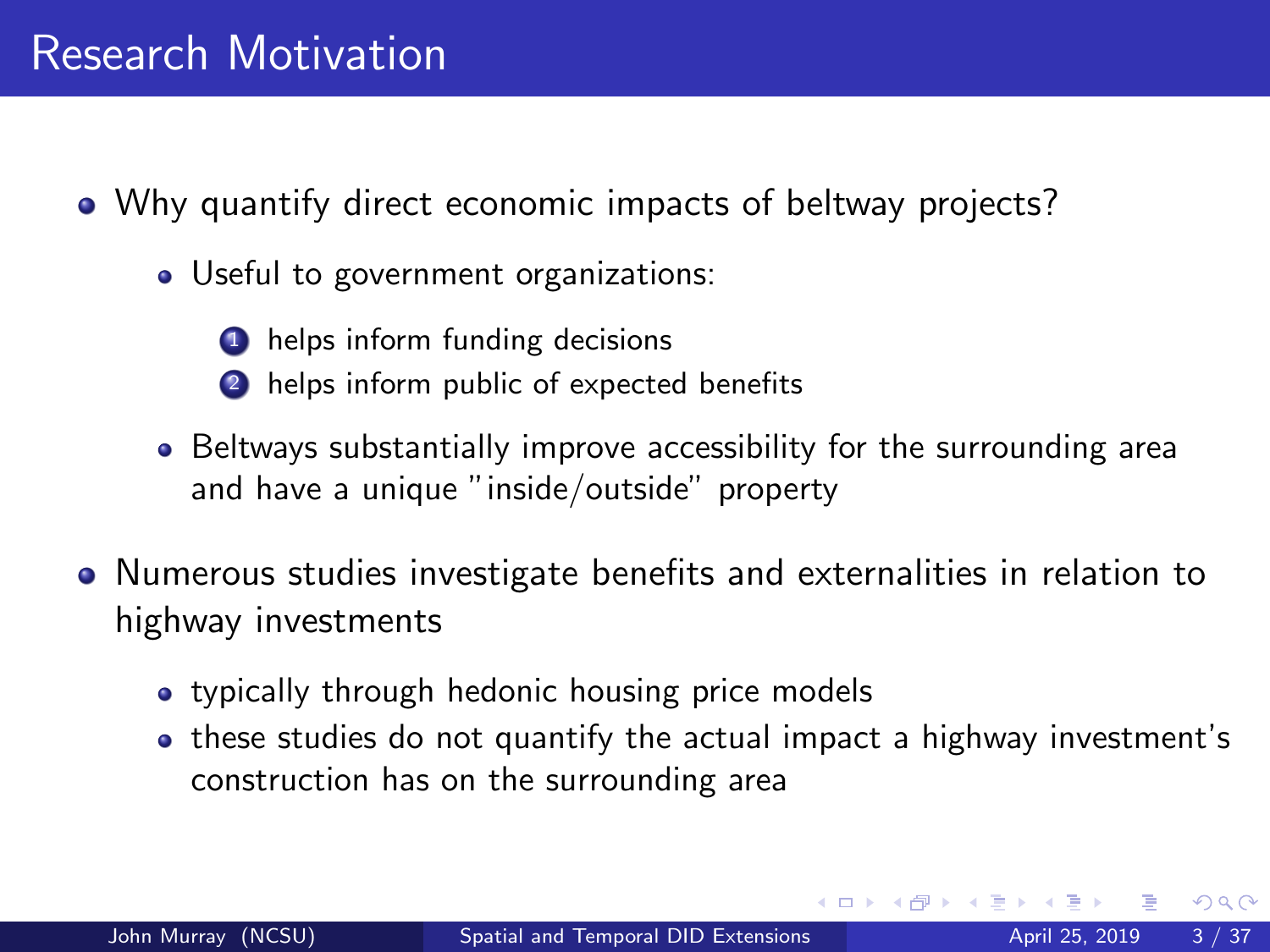- Some research has looked into the causal impacts of a highway investment on property prices
	- typically combining Difference-in-Differences (DID) regression with the hedonic model
	- none of these studies thoroughly explore both the geographic and temporal extents of treatment effects
- Research Objective: employ quasi-experimental design and hedonic theory to quantify a beltway's causal effect and better explain its spatial and temporal distributions.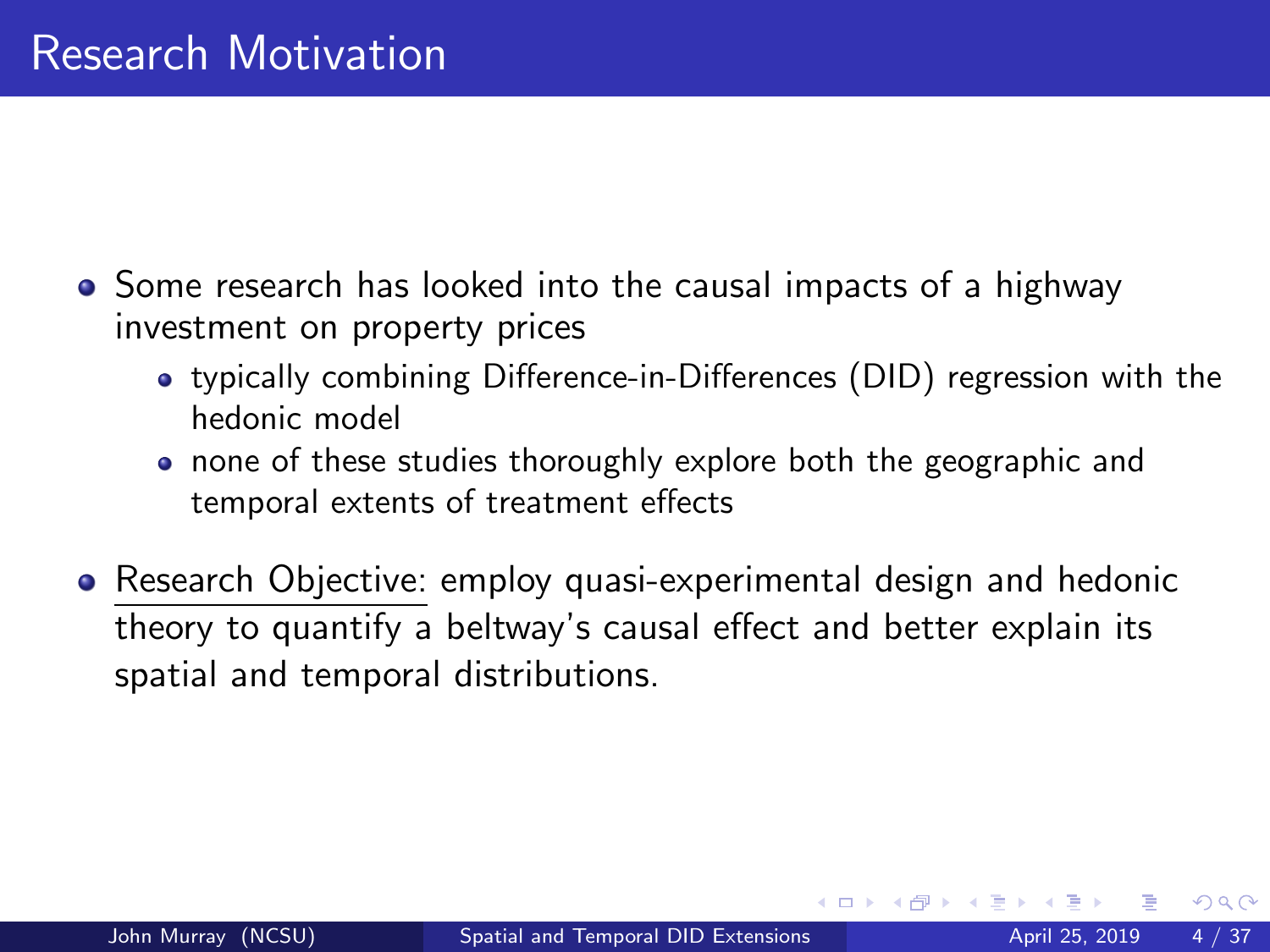### **•** Temporal Dimension

- Do anticipation effects exist?
- 2 If so, when do anticipation effects occur relative to a project's construction timeline

### **•** Spatial Dimension

- **1** Is the treatment effect heterogeneous in space?
- 2 What is the geographic extent of the treatment effect?
- **3** What is the net effect very close to the project?
- 4 At what distance do we observe the maximum treatment effect?
- **Proximity Measure Comparison** 
	- <sup>1</sup> How well does each proximity measure (Euclidean distance/travel time) explain the spatial distribution of effects compared to the other.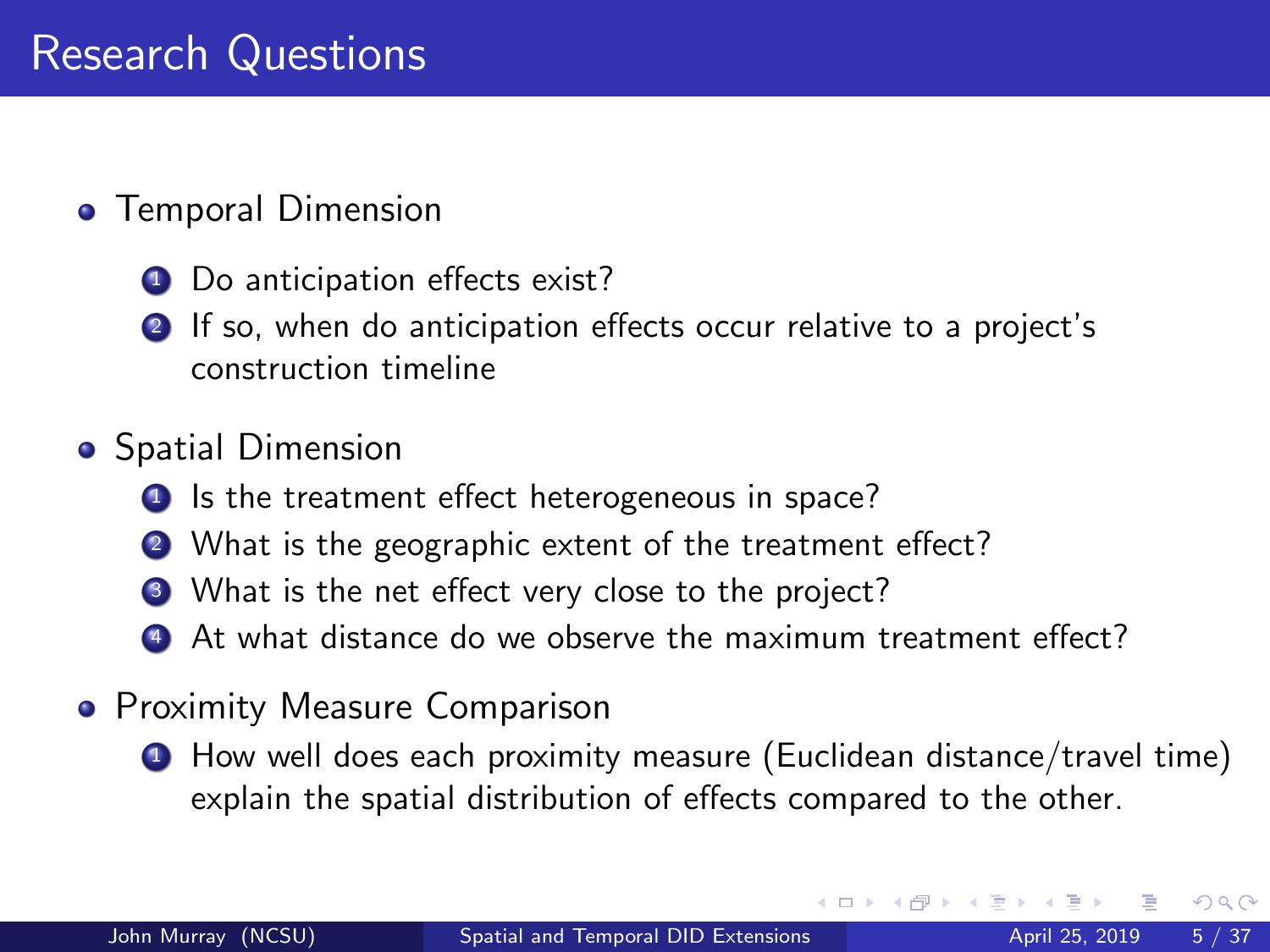### <span id="page-5-0"></span>**Literature Review and Study Contribution**

Vast literature exists concerning the impacts of transportation investments on property price

- hedonic housing price model is commonly used in these studies
- urban rail projects comprise the bulk of research in this area compared to highway projects

Only small subset of previous research employs quasi-experimental (DID) design

• allows for causal inference - quantify actual impact on property price due to construction of a projects

Study Contributions:

- contributing to the limited literature on causal analysis of highway project impacts
- to our knowledge, first study that investigates in detail the temporal and spatial variation of impacts for multiple beltway projects on property values  $QQ$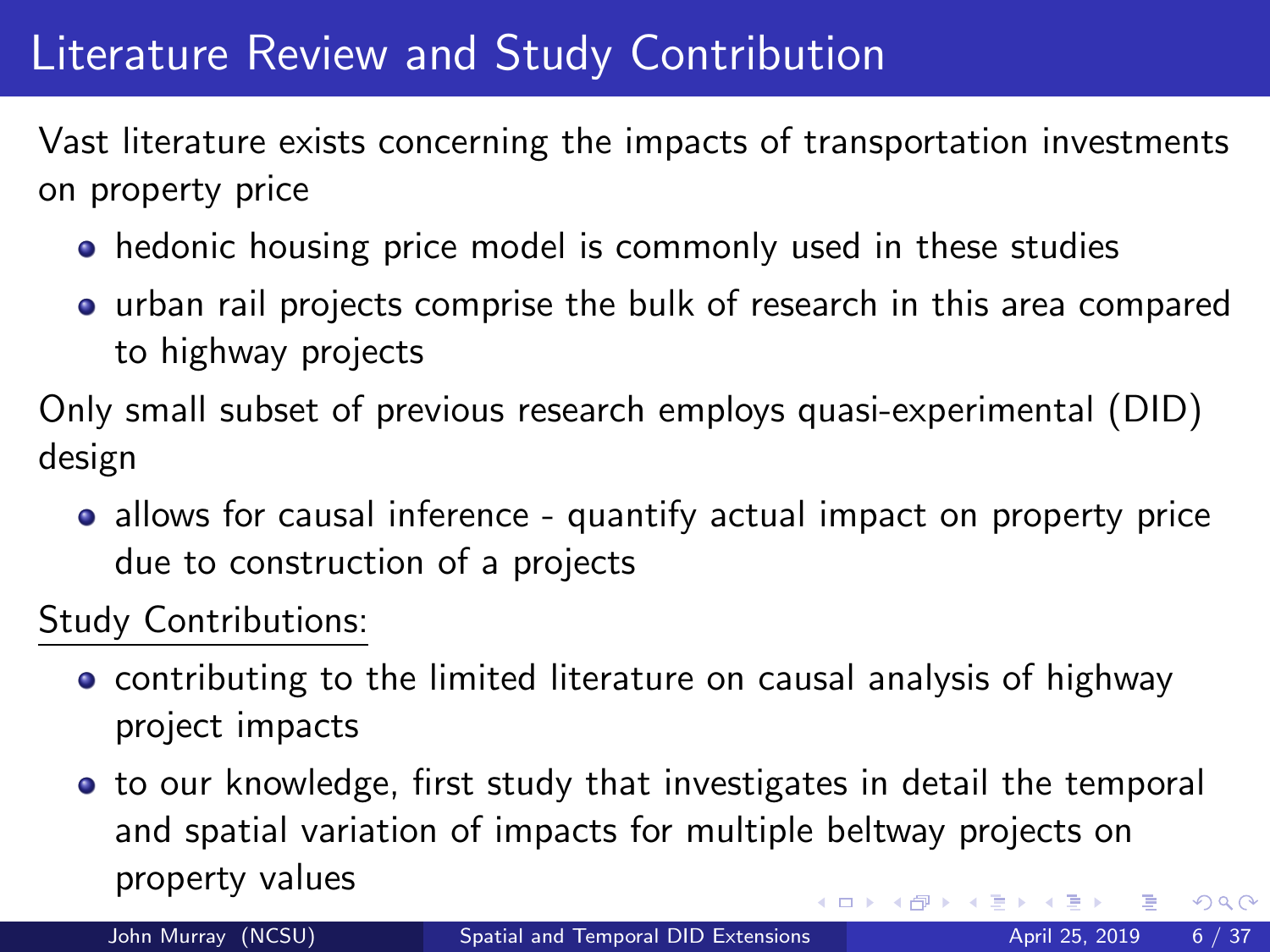## <span id="page-6-0"></span>Empirical Setting

### I-540 Northern Wake Expressway

- Construction: 1998-2007
- Length: 35 miles



 $QQ$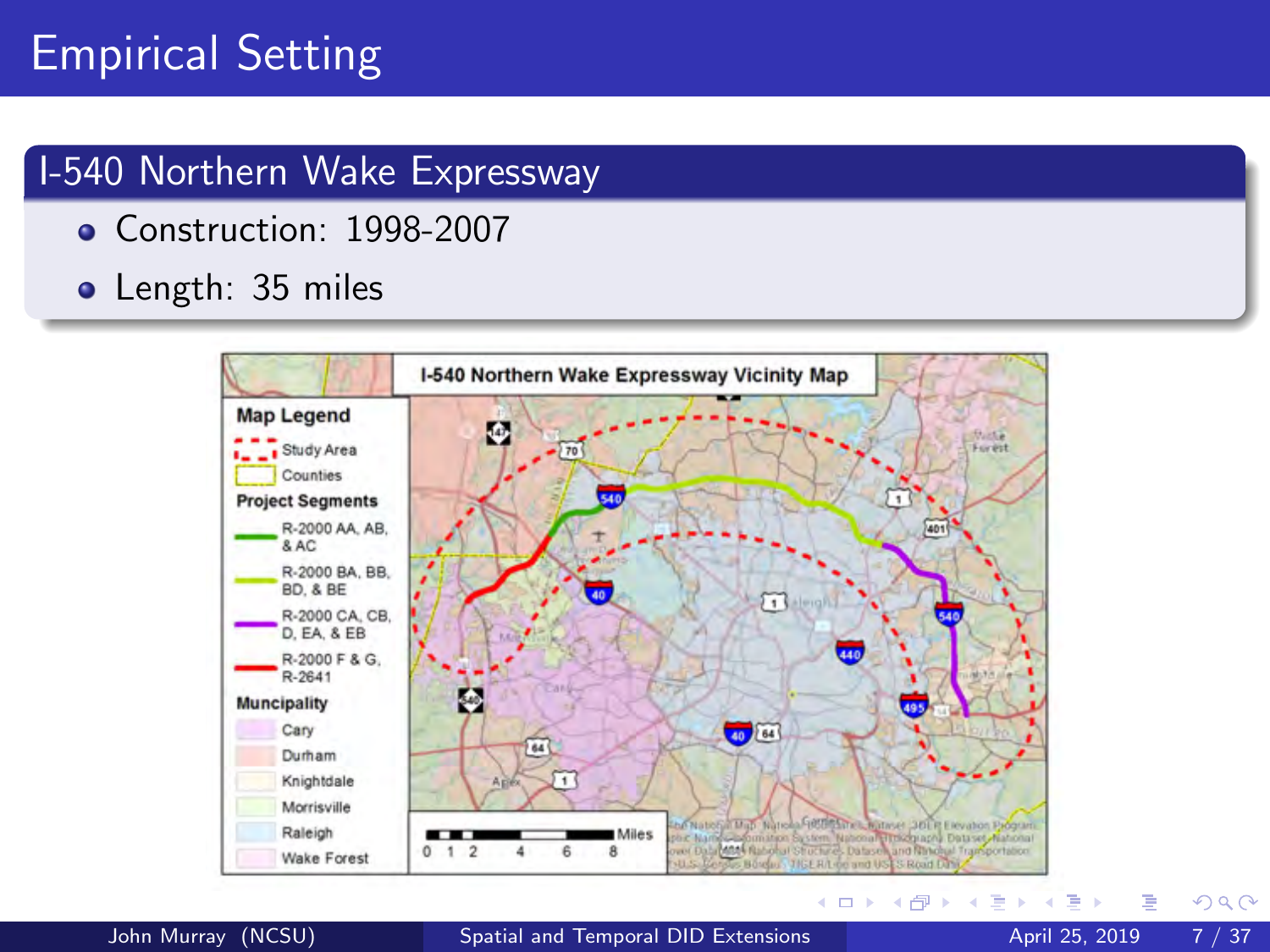# Empirical Setting

### Greensboro Southwest Loop

- Construction: 1997-2008
- Length: 31 miles



 $QQ$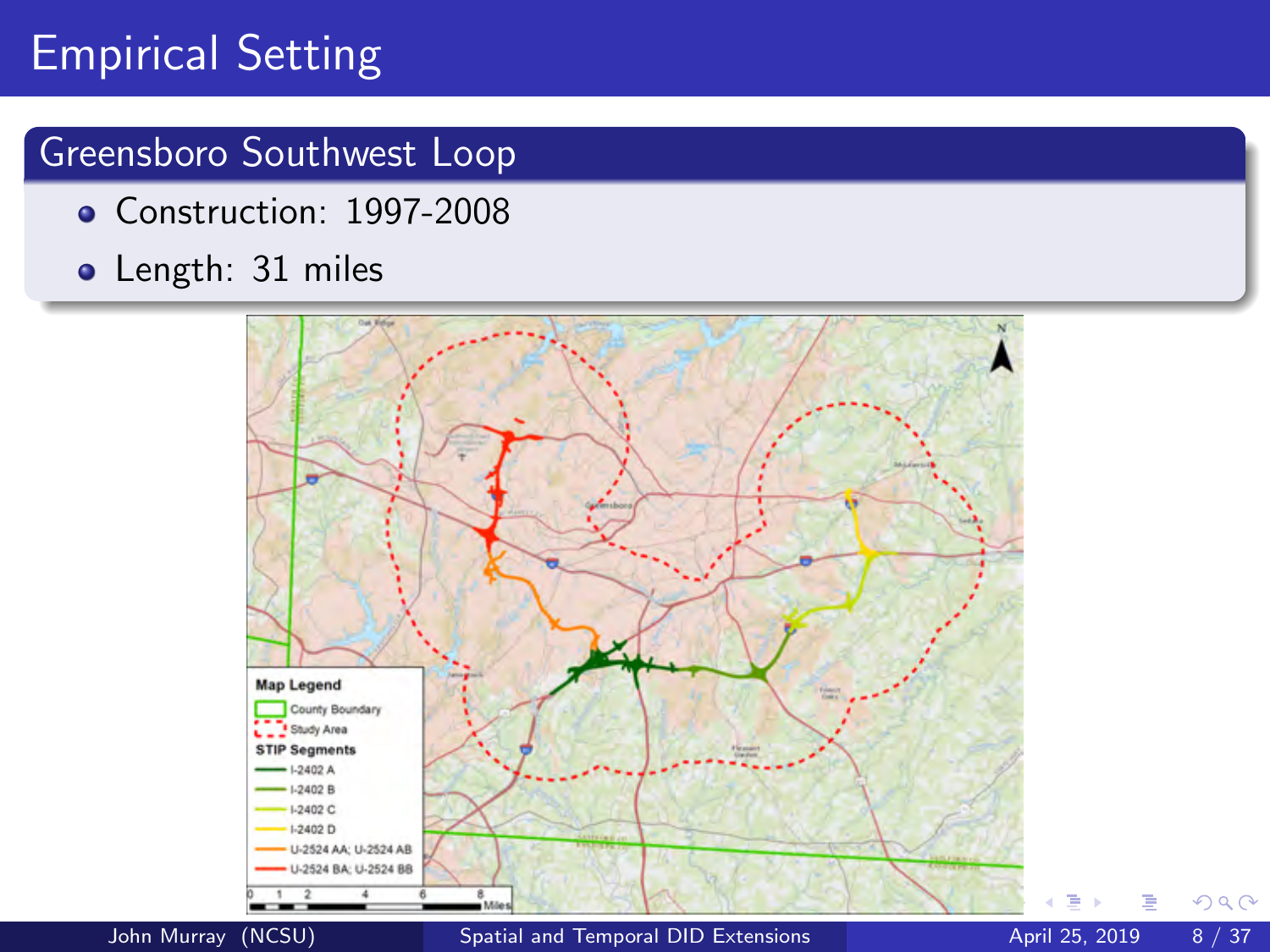## <span id="page-8-0"></span>Empirical Setting

### I-485 Charlotte Outer Loop

- Construction: 1994-2015
- Length: 30 miles



John Murray (NCSU) Spatial [and Temporal DID Extensions](#page-0-0) April 25, 2019 9/37

 $QQ$ 

舌

∢母  $\sim$  $\mathcal{A}$ э ×  $\mathcal{A}$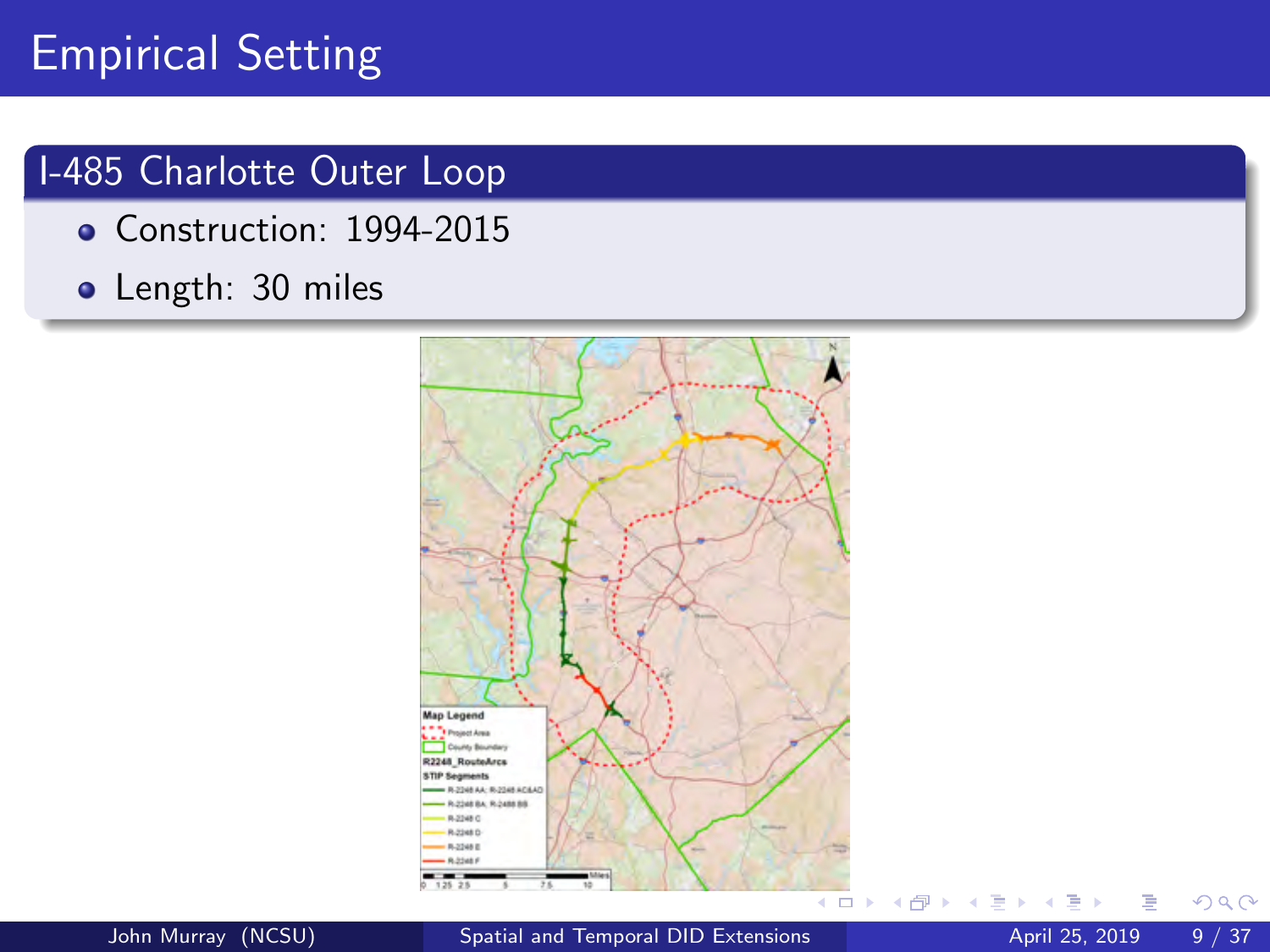## <span id="page-9-0"></span>Data Sources

- Analysis is based on parcel data for the three project counties.
- Variables of interest from the parcel data:
	- Year property sold
	- Sale price
	- a Lot size
	- Age of structure
	- Structure square footage
- Census data block group level
	- Median household income
	- Population density
- ArcGIS analysis to define Euclidean distance and construction begin/end dates
- Google Maps API utilized to calculate and [tra](#page-8-0)[ve](#page-10-0)[l](#page-8-0) [ti](#page-9-0)[m](#page-10-0)[e](#page-5-0)[s](#page-6-0)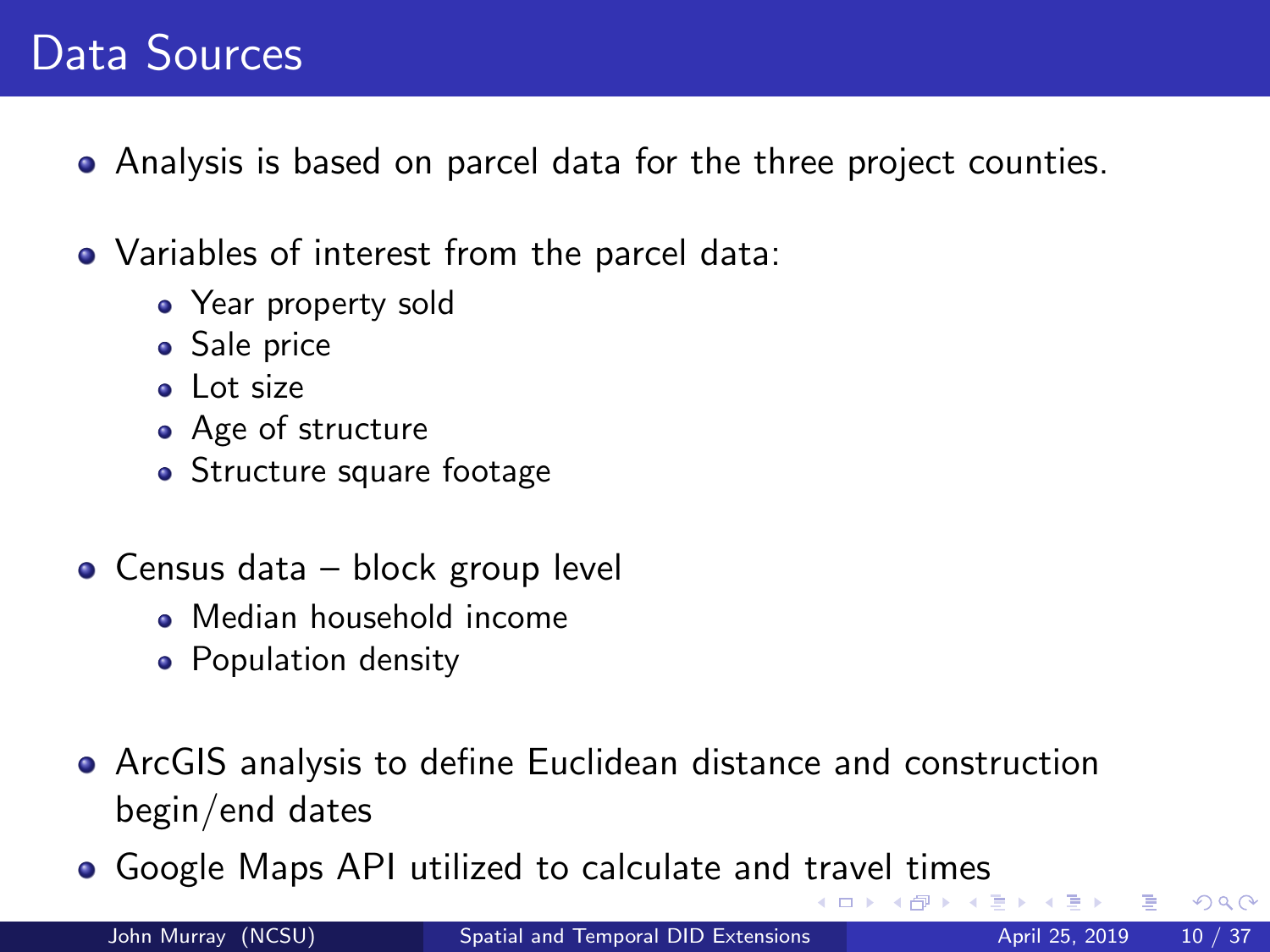<span id="page-10-0"></span>

| Residential Properties      |         |         |        |       |         |
|-----------------------------|---------|---------|--------|-------|---------|
| Variable                    | Mean    | St. Dev | Median | Min   | Max     |
| Sale Price $(1000's)^1$     | 277.30  | 181.25  | 229.97 | 30.00 | 2000.00 |
| Deeded Area (acres)         | 0.46    | 0.88    | 0.26   | 0.01  | 24.98   |
| Heated Area (sq ft)         | 2173.51 | 953.34  | 1980   | 188   | 14794   |
| Age (years)                 | 15.02   | 19.21   | 8      | 0     | 100     |
| Distance Employment (mi)    | 8.47    | 4.14    | 8.59   | 0.00  | 19.98   |
| Distance Park (mi)          | 0.80    | 0.70    | 0.60   | 0.00  | 9.60    |
| Distance Golf (mi)          | 2.11    | 1.39    | 1.94   | 0.00  | 10.00   |
| Population Density (1000's) | 1.72    | 1.38    | 1.40   | 0.01  | 13.09   |
| Income (1000's)             | 89.87   | 34.14   | 84.89  | 8.55  | 301.45  |

 $1$ Note that we exclude transactions with prices above \$2 million or below \$30,000 or a square foot price above \$2,500.The transactions filtered out comprise less than 3% of our data.  $298$ 4 D F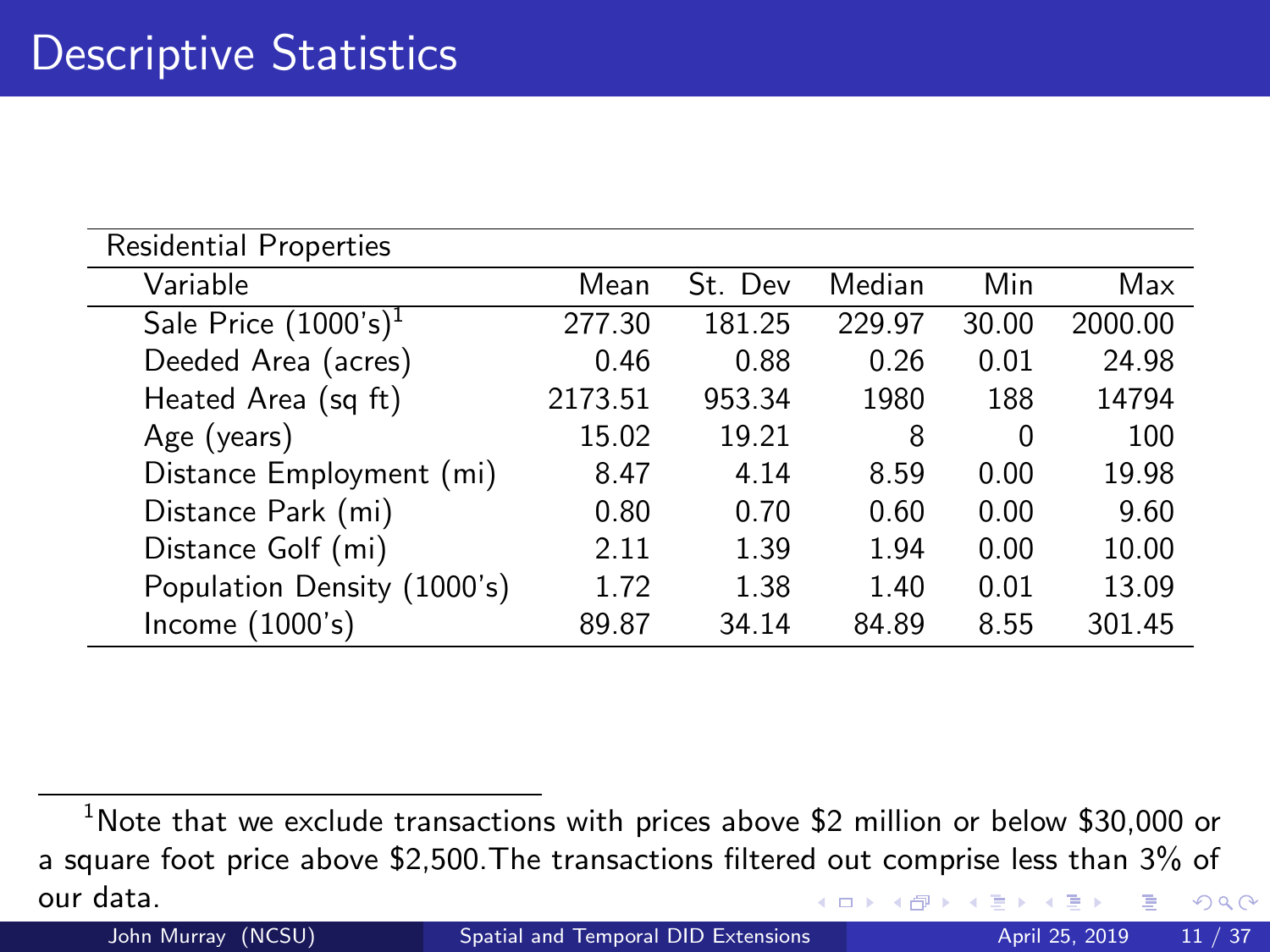We define separate treated groups based on two proximity measures:

- **1** parcels within a Euclidean distance cut-off of their nearest project access point
- parcels within a travel time cut-off of their neareset project access point

Our two controls in this study are:

- $\bullet$  Control 1 (C1) parcels within a distance/travel time band immediately beyond the treated area
- Control 2 (C2) parcels within a Euclidean distance cut-off of the future beltway's estimated centerline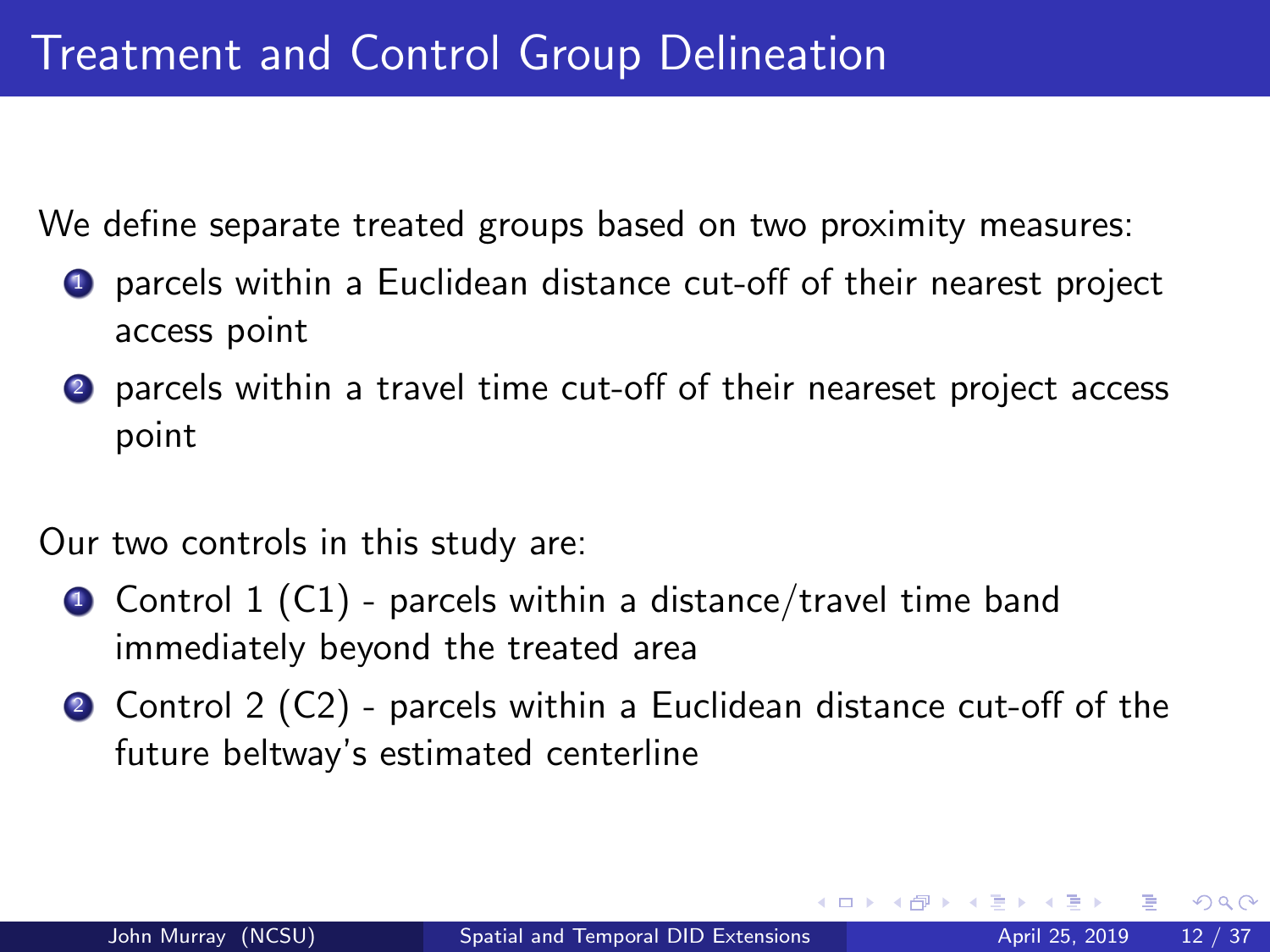### <span id="page-12-0"></span>Hedonic Price Model

General hedonic model form:

$$
\log p_{it} = \beta x_{it} + \varepsilon_{it} \tag{1}
$$

Where  $x_{it}$  includes,

- Lot size (deeded area)
- Interior space (heated area)
- Age
- **•** Euclidean distance to CBD
- **•** Euclidean distance to nearest park
- Euclidean distance to nearest golf course
- Block group level population density
- Block group level median household income

つひひ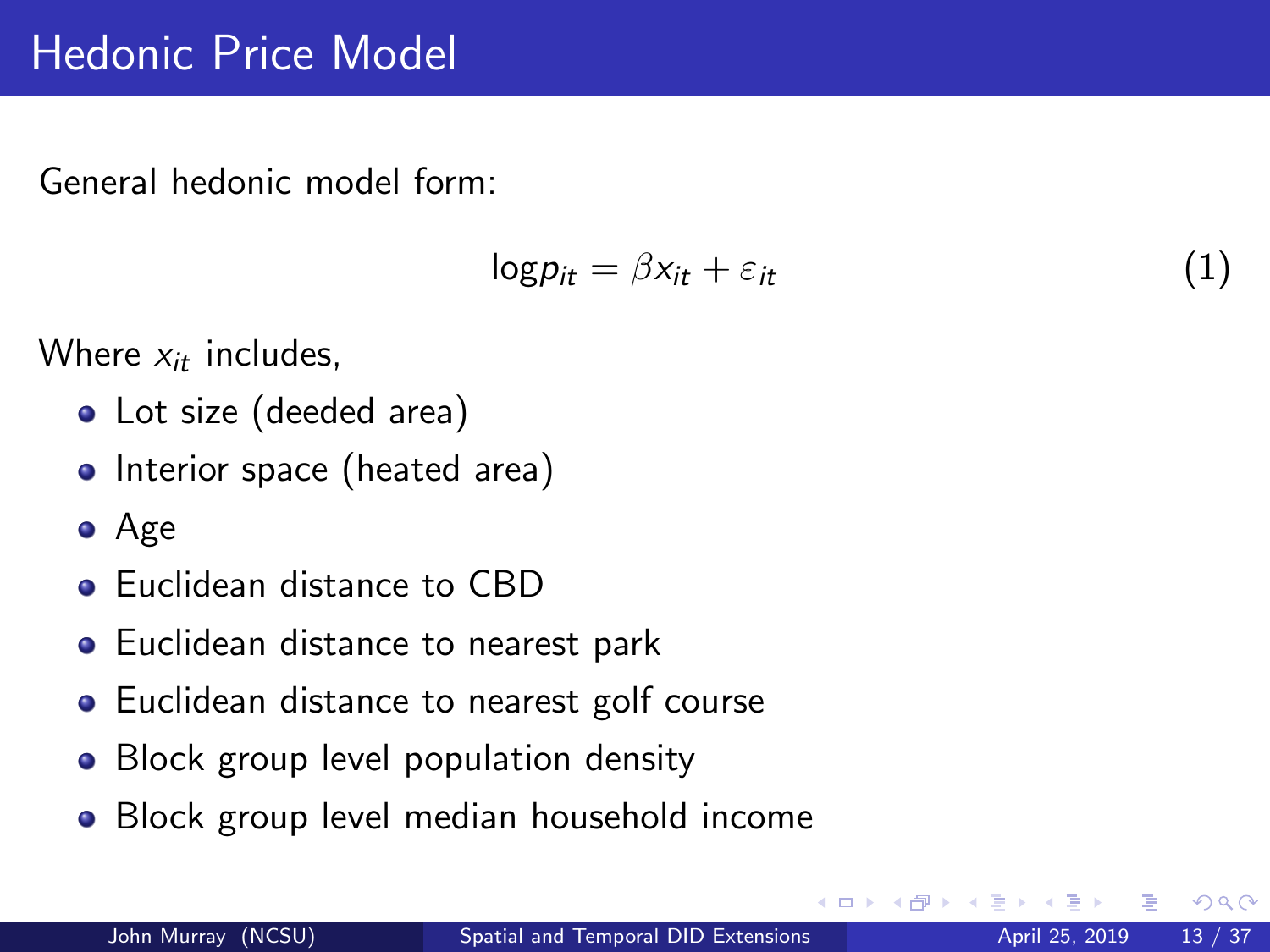### <span id="page-13-0"></span>Difference-in-Differences (DID)

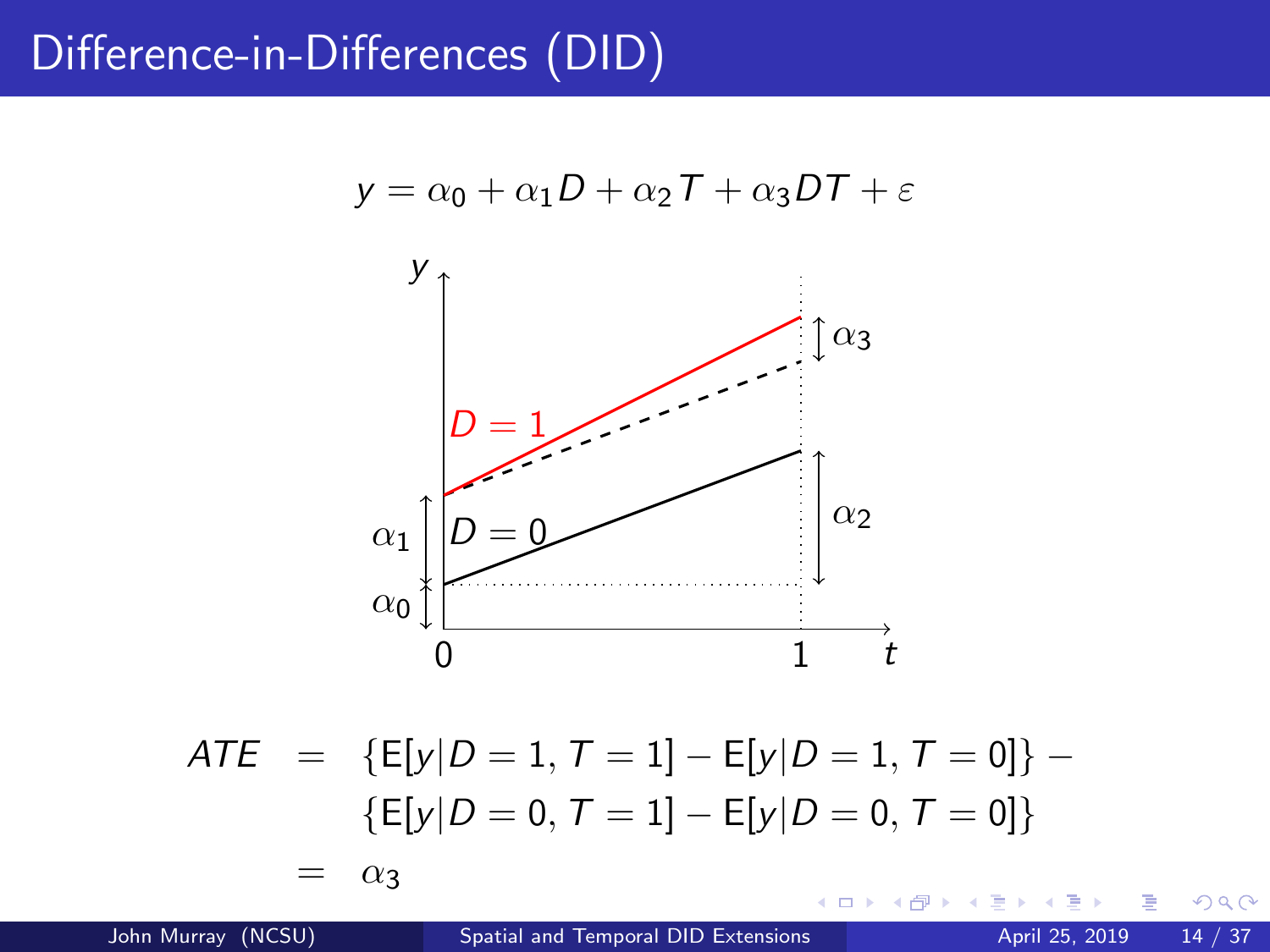## DID Model - Temporal Distribution of Impacts

DID form with multiple time periods:

$$
\log p_{it} = \alpha_0 + \alpha_1 D_i + \sum_j \alpha_{2j} DT_{ij} + \theta_t + \beta x_{it} + \epsilon_{it}, \qquad (2)
$$

- $\rho_{it}$ : sale price for property *i* in year t
- $D_i$ : treatment indicator; equals 1 if property *i* falls within the treated area and 0 if it falls within the control area
- $\bullet$   $T_{ii}$ : time indicators <sup>2</sup>
	- $T_{ii} = 1$  if property *i* was sold *j* years before/after construction began
	- $\bullet$   $T_{ii} = 0$  if property *i* was sold during any other time period *j*
- $\bullet$  DT<sub>ij</sub>: treatment/time interaction
	- $DT_{ii} = 1$  if property *i* was sold inside the treatment area *i* years before/after construction began
- $\theta_t$ : year fixed effects

<sup>&</sup>lt;[s](#page-13-0)up>2</sup>These dummies are absorbed by the year fixed effects  $\Box \rightarrow \Box \rightarrow \Box$  $QQ$ John Murray (NCSU) Spatial [and Temporal DID Extensions](#page-0-0) April 25, 2019 15 / 37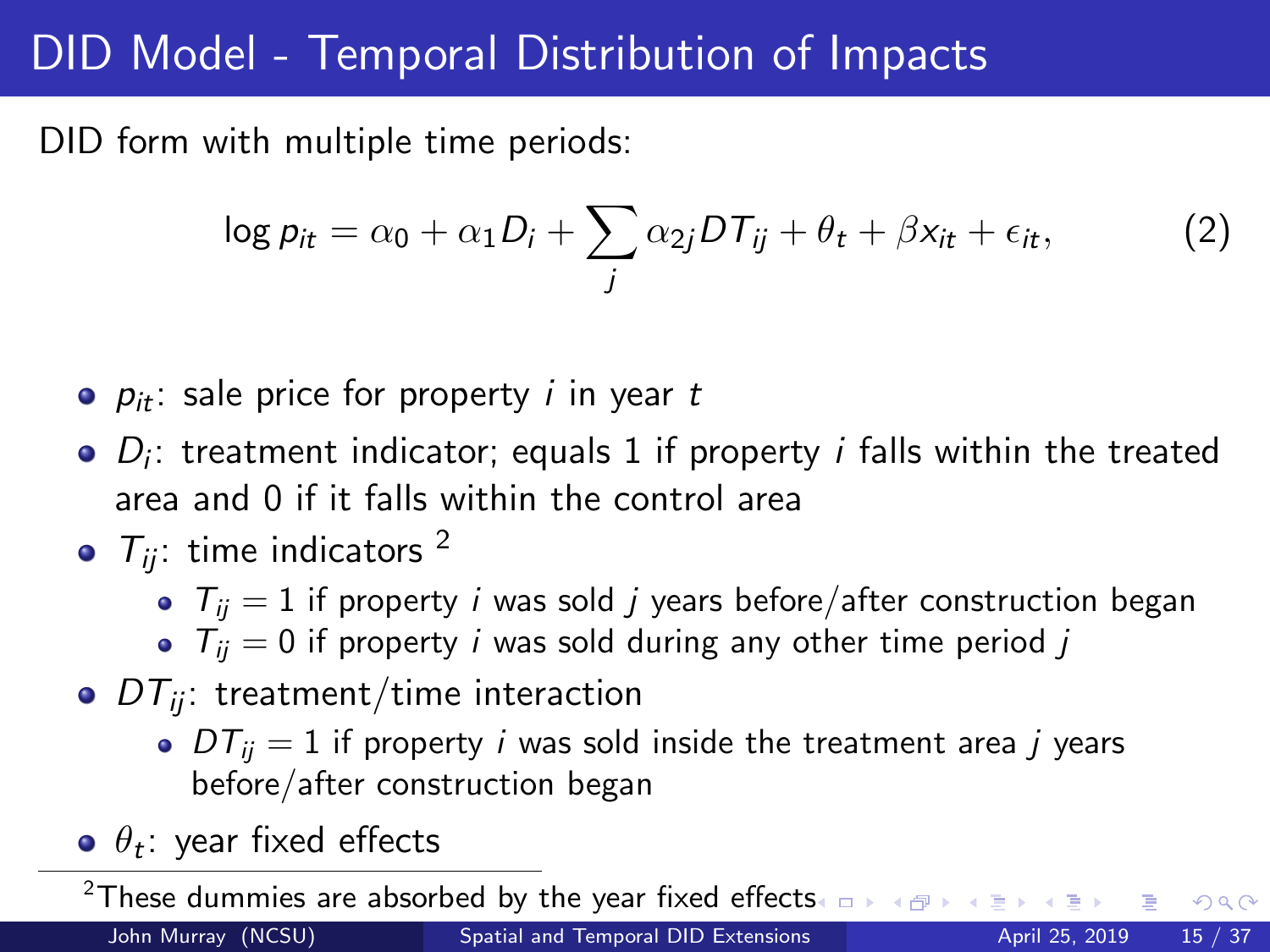DID with multiple treatment bands:

$$
\log p_{it} = \alpha_0 + \sum_k \alpha_{1k} D_{ik} + \sum_k \alpha_{2k} DT_{ik} + \theta_t + \beta x_{it} + \epsilon_{it}, \qquad (3)
$$

- $\bullet$   $D_{ik} = 1$  if property *i* is within distance band *k*, where *k* is a set of distance/travel time bands radiating out from the project access points.
- $\bullet$   $T_i = 1$  if property *i* is sold 3, 4, or 5 years after construction ends
- $\bullet$   $T_i = 0$  if property *i* is sold 0, 1, or 2 years before construction begins

つへへ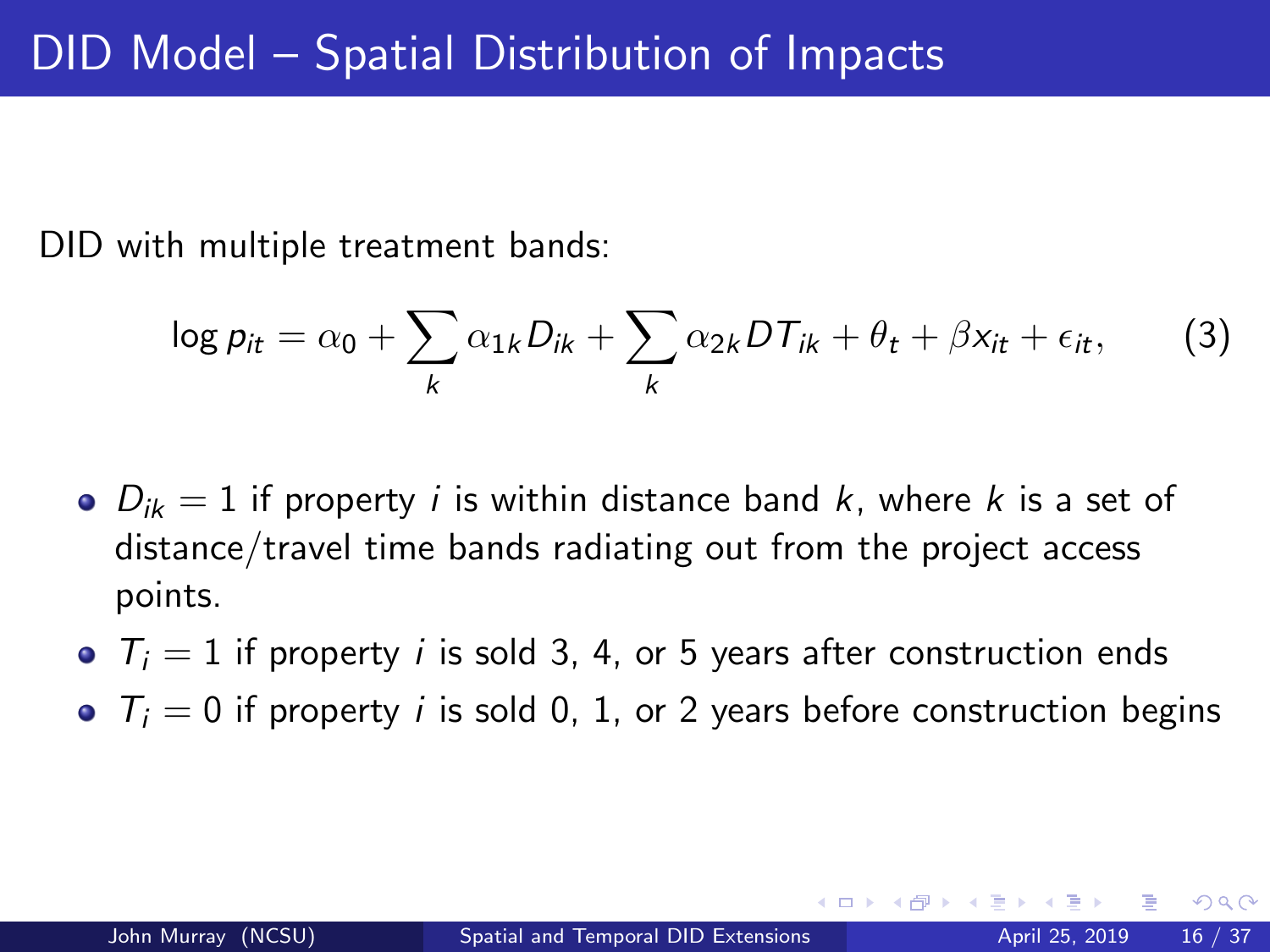We define separate treated groups based on two proximity measures:

- **1** parcels within 1.5 Euclidean miles of the nearest access point
- 2 parcels within 6 minutes of the nearest access point

Our two controls in this study are:

- **4** Control 1 (C1) parcels between 1.5 and 3 Euclidean miles or between 6 and 13 minutes from the nearest access point
- Control 2 (C2) parcels within 1.5 Euclidean miles of the future beltway's estimated centerline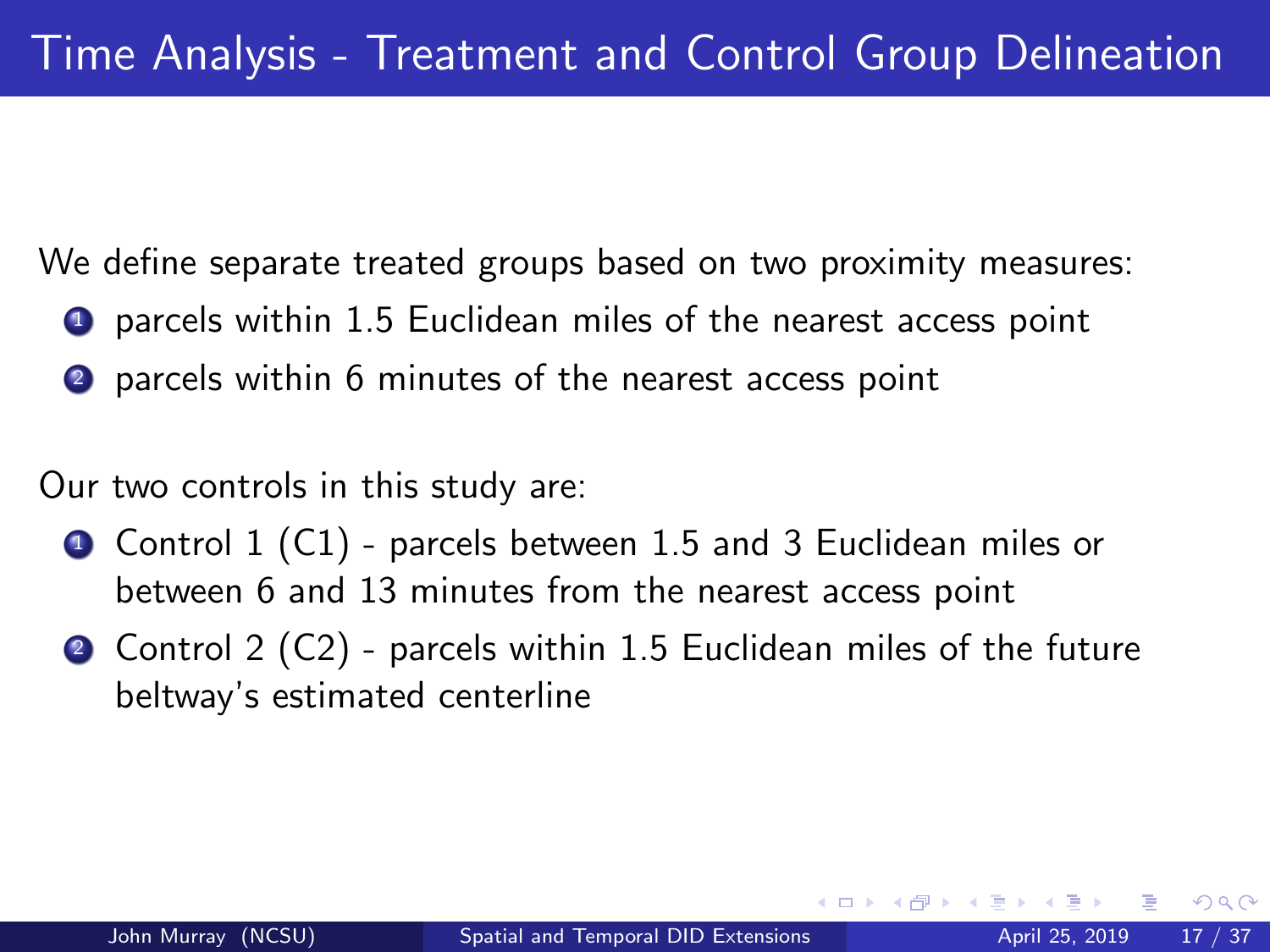# <span id="page-17-0"></span>Time Analysis - Control/Treatment Example - Wake **County**



Figure: Control and treatment group delineation in Wake County. Notes: C1 is delineated on the left, C2 is delineated on the right. The treatment group is delineated based on Euclidean distance in both.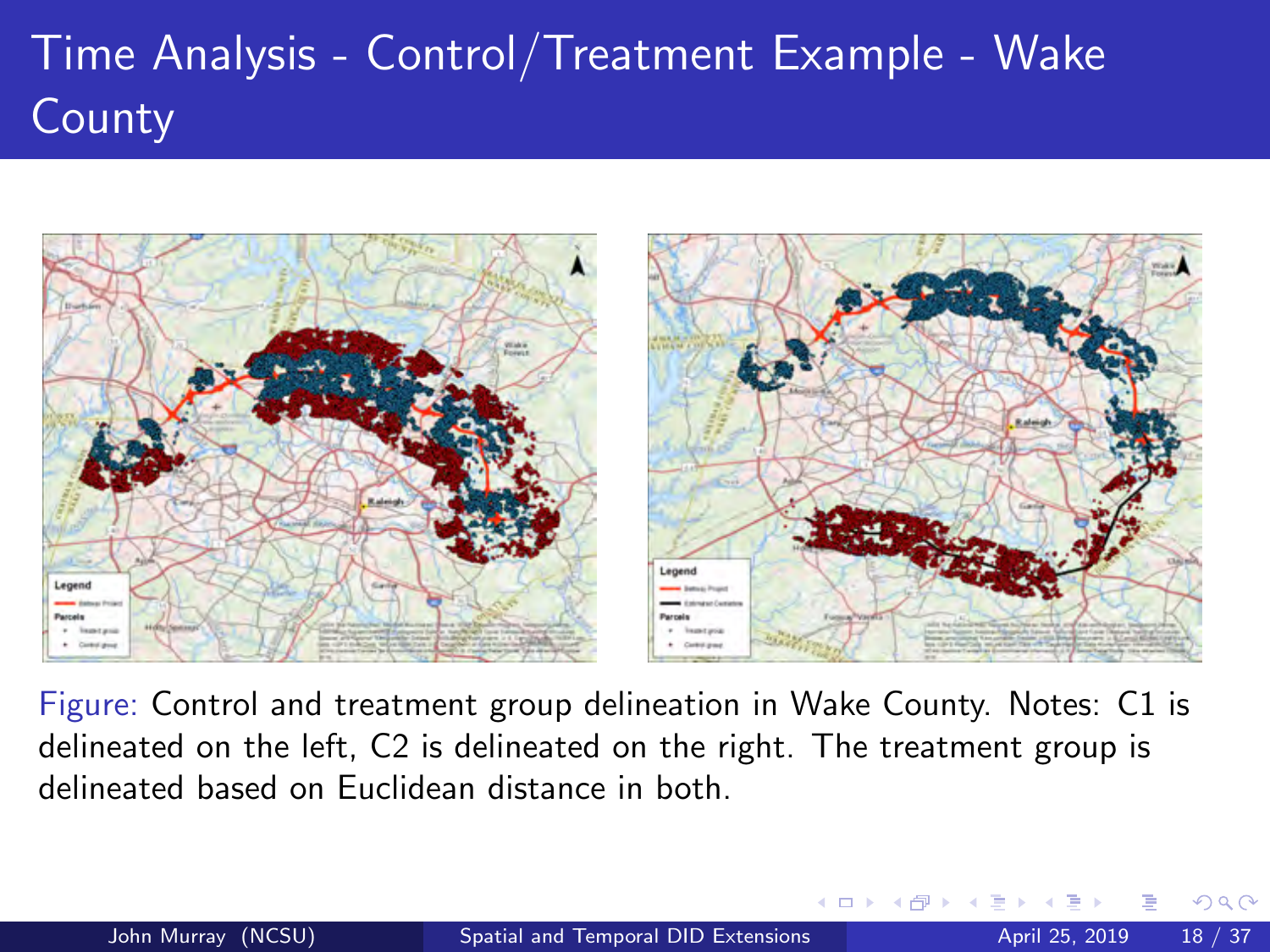### <span id="page-18-0"></span>Time analysis - centered around construction begins

### Table: C1/Euclidean proximity - control variable estimates

|                  | Wake                                                         | Mecklenburg         | Guilford            |
|------------------|--------------------------------------------------------------|---------------------|---------------------|
| (Intercept)      | $5.706(0.019)$ ***                                           | 6.991 $(0.044)$ *** | $6.213(0.036)$ ***  |
| log(deeded area) | $0.080(0.001)$ ***                                           | $0.158(0.003)$ ***  | $0.119(0.003)$ ***  |
| log(heated area) | $0.861(0.002)$ ***                                           | $0.656(0.006)$ ***  | $0.814(0.004)$ ***  |
| age              | $-0.005(0.000)$ ***                                          | $-0.012(0.000)$ *** | $-0.009(0.000)$ *** |
| age <sup>2</sup> | $0.000(0.000)$ ***                                           | $0.000(0.000)$ ***  | $0.000(0.000)$ ***  |
| dist Park        | 0.002(0.002)                                                 | $0.050(0.003)$ ***  | $-0.016(0.002)$ *** |
| dist GC          | $-0.044(0.001)$ ***                                          | $0.005(0.001)$ ***  | $-0.040(0.001)$ *** |
| dist CBD         | $0.028(0.000)$ ***                                           | $0.052(0.001)$ ***  | $-0.001(0.001)$     |
| pop. density     | $0.025(0.001)$ ***                                           | $0.011(0.002)$ ***  | $0.025(0.001)$ ***  |
| med. income      | $0.002(0.000)$ ***                                           | $0.001(0.000)$ ***  | $0.003(0.000)$ ***  |
| $R^2$            | 0.850                                                        | 0.685               | 0.745               |
| Adj. $R^2$       | 0.850                                                        | 0.685               | 0.745               |
| Num. obs.        | 90226                                                        | 23253               | 40458               |
| <b>RMSE</b>      | 0.185                                                        | 0.233               | 0.264               |
|                  | *** $p < 0.001$ , ** $p < 0.01$ , * $p < 0.05$ , ' $p < 0.1$ |                     |                     |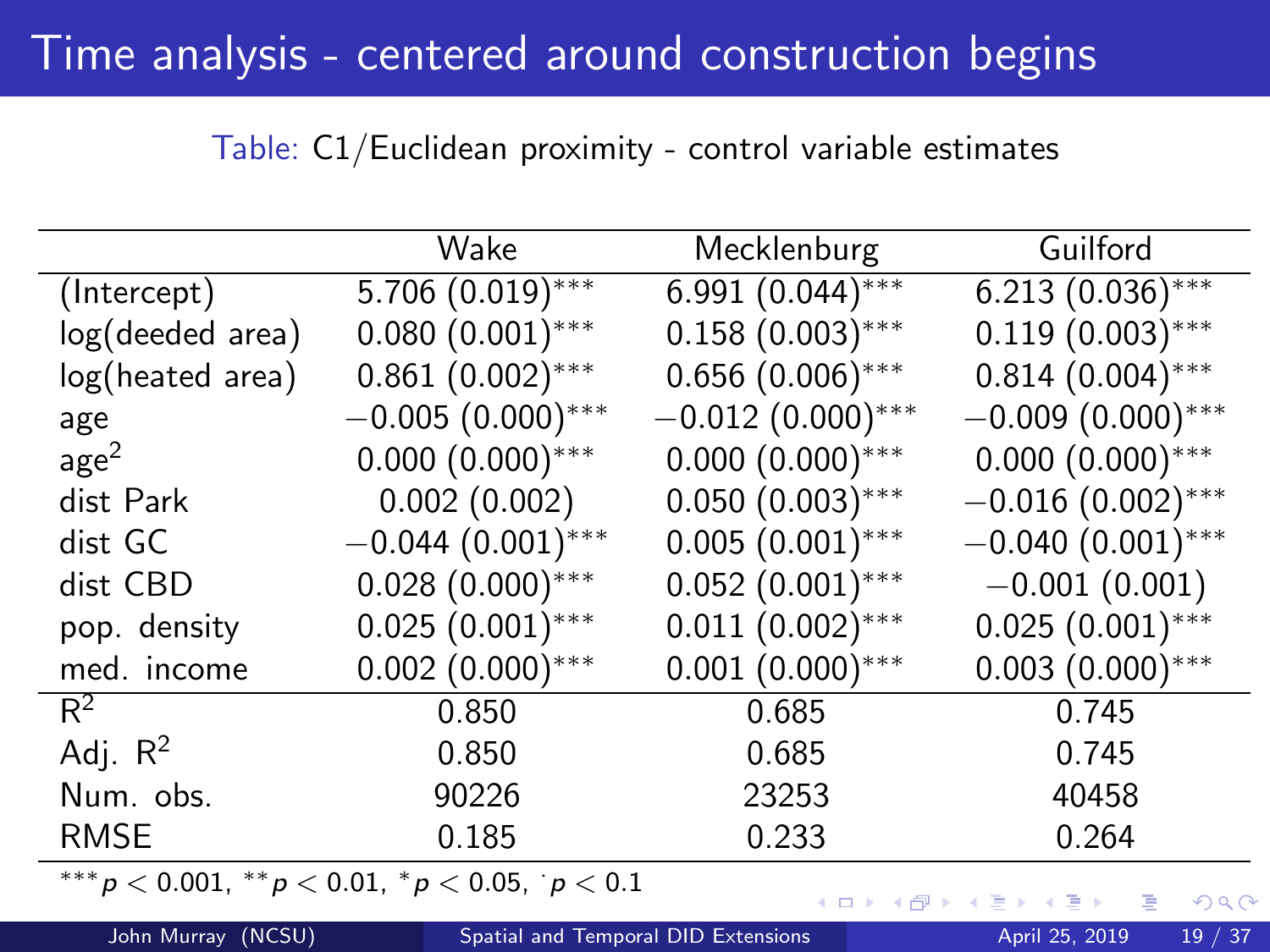### <span id="page-19-0"></span>Parallel Trends in Wake County



● ● ● −4 −3 −2 −1 0 +1 +2 +3 +4 +5 +6 +7 +8 +9 +10 +11 +12 +13 +14 +15 Time (Since Construction Begin)

#### (b) C2 - Euclidean

●

 $QQ$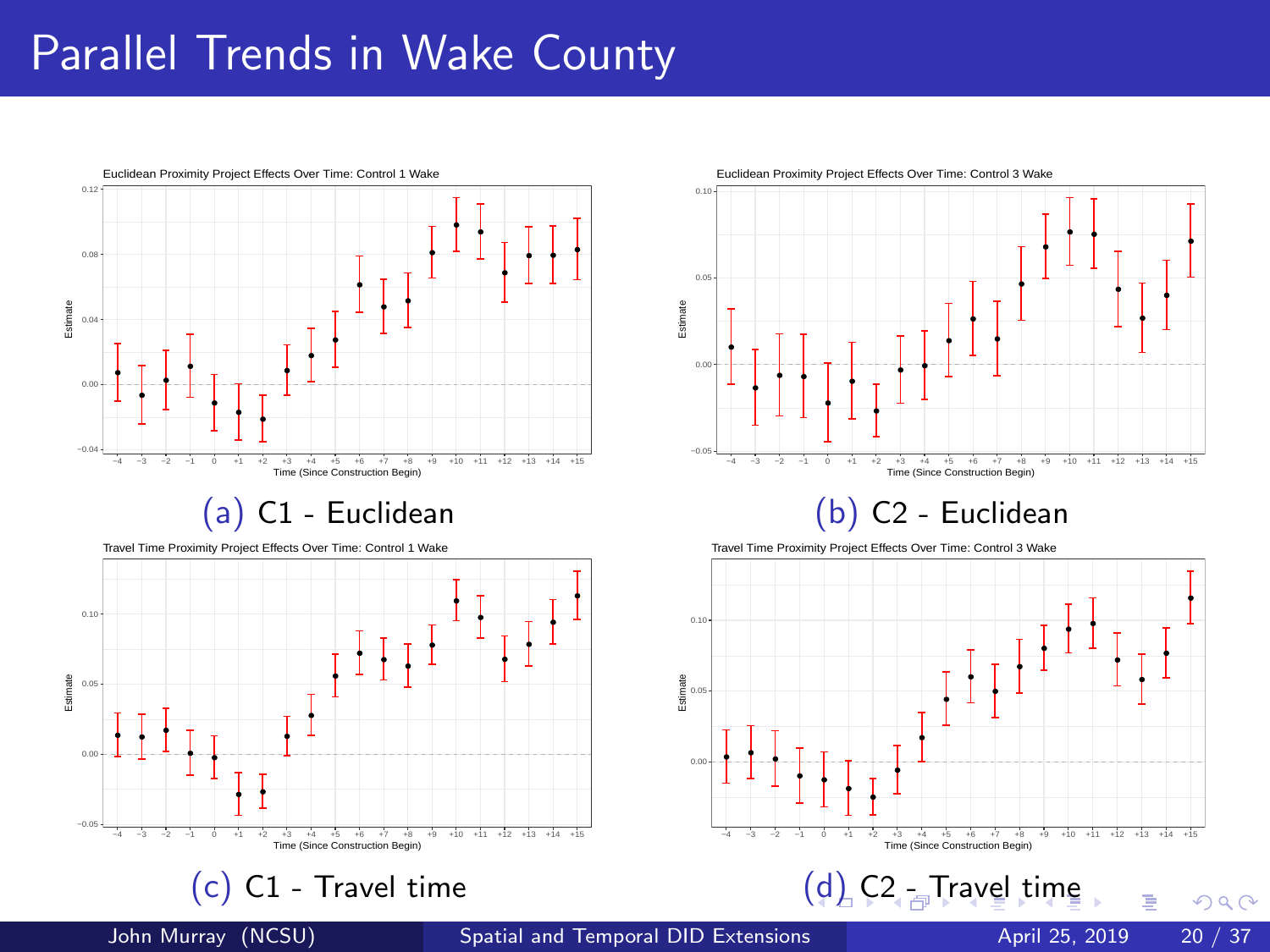### <span id="page-20-0"></span>Parallel Trends in Mecklenburg County



● ● ● ● ● ● ● ● ● −4 −3 −2 −1 0 +1 +2 +3 +4 +5 +6 +7 +8 +9 +10 +11 +12 +13 +14 +15 Time (Since Construction Begin)

#### (b) C2 - Euclidean



John Murray (NCSU) Spatial [and Temporal DID Extensions](#page-0-0) April 25, 2019 21 / 37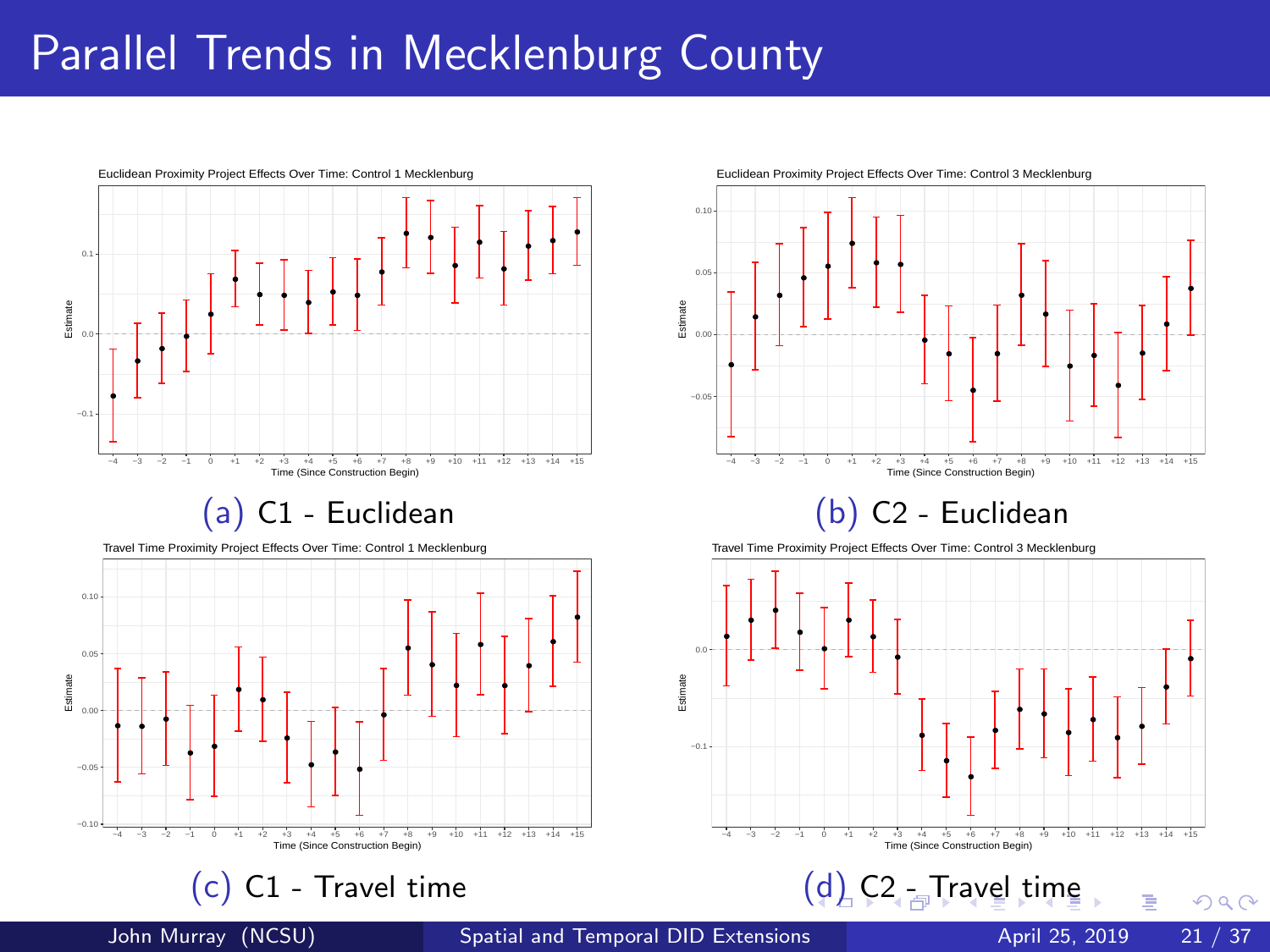### <span id="page-21-0"></span>Parallel Trends in Guilford County





#### (b) C2 - Euclidean

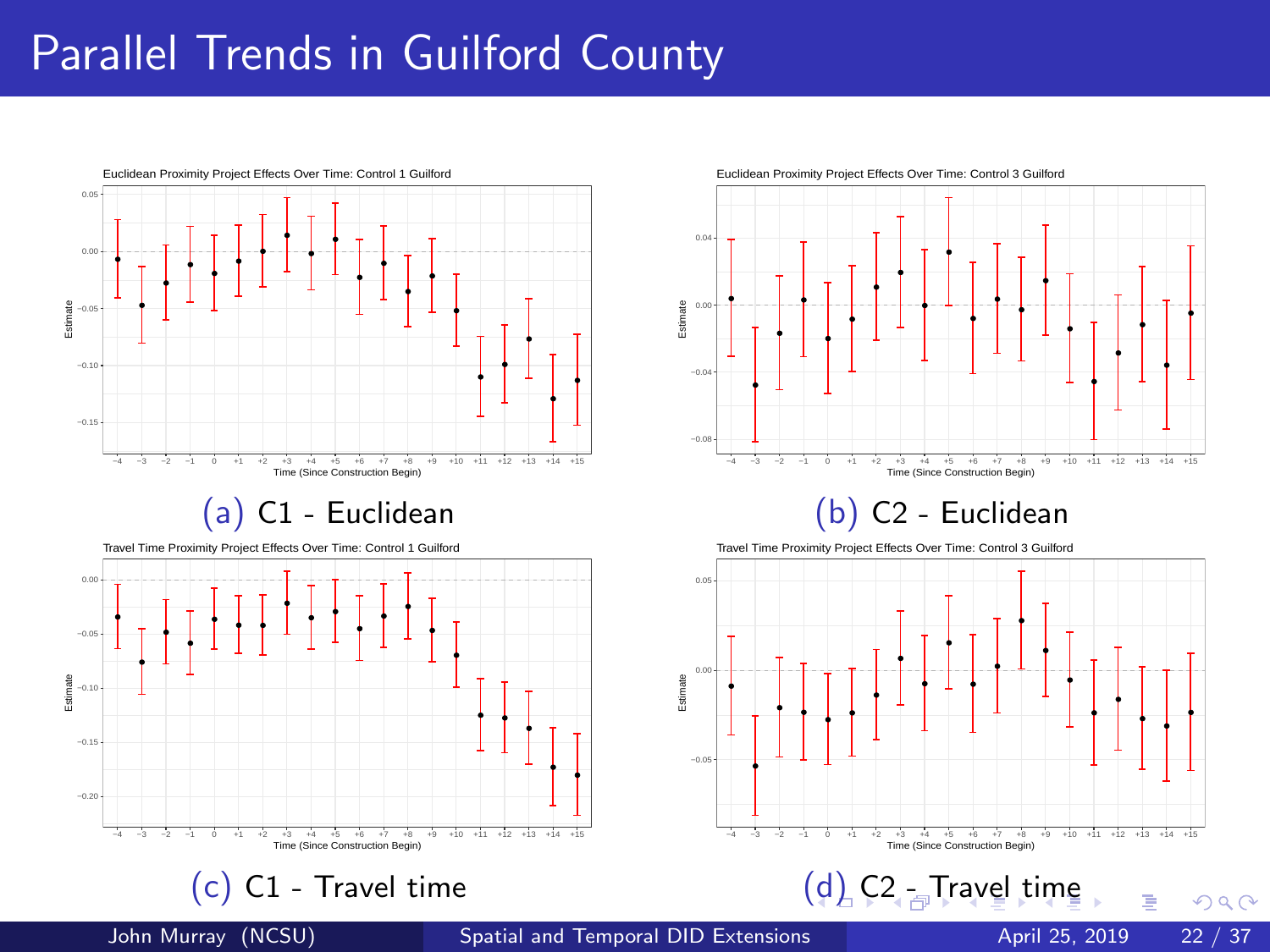- <span id="page-22-0"></span>Wake County
	- evidence supporting parallel trends for C1 and C2 prior to construction beginning
- Mecklenburg County
	- $\bullet$  evidence supporting parallel trends for C1, but clear difference in trends prior to construction beginning invalidates C2
- **Guilford County** 
	- evidence supporting parallel trends for C2, but clear difference in trends prior to construction beginning invalidates C1
- **o** Overall
	- treatment effect appears to occur incrementally over several years, rather than as an instantaneous impact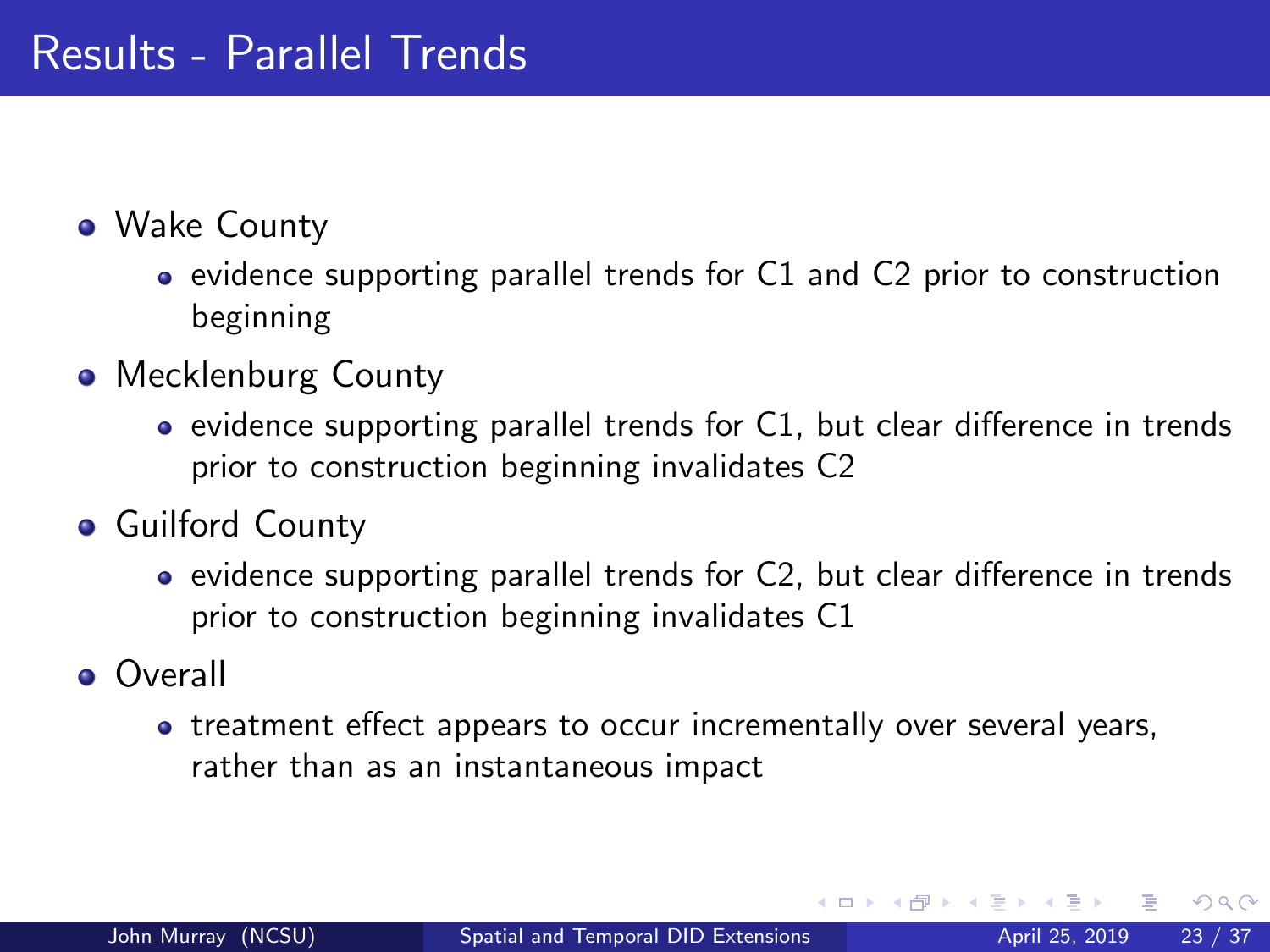### <span id="page-23-0"></span>Anticipation and Treatment Effects in Wake County

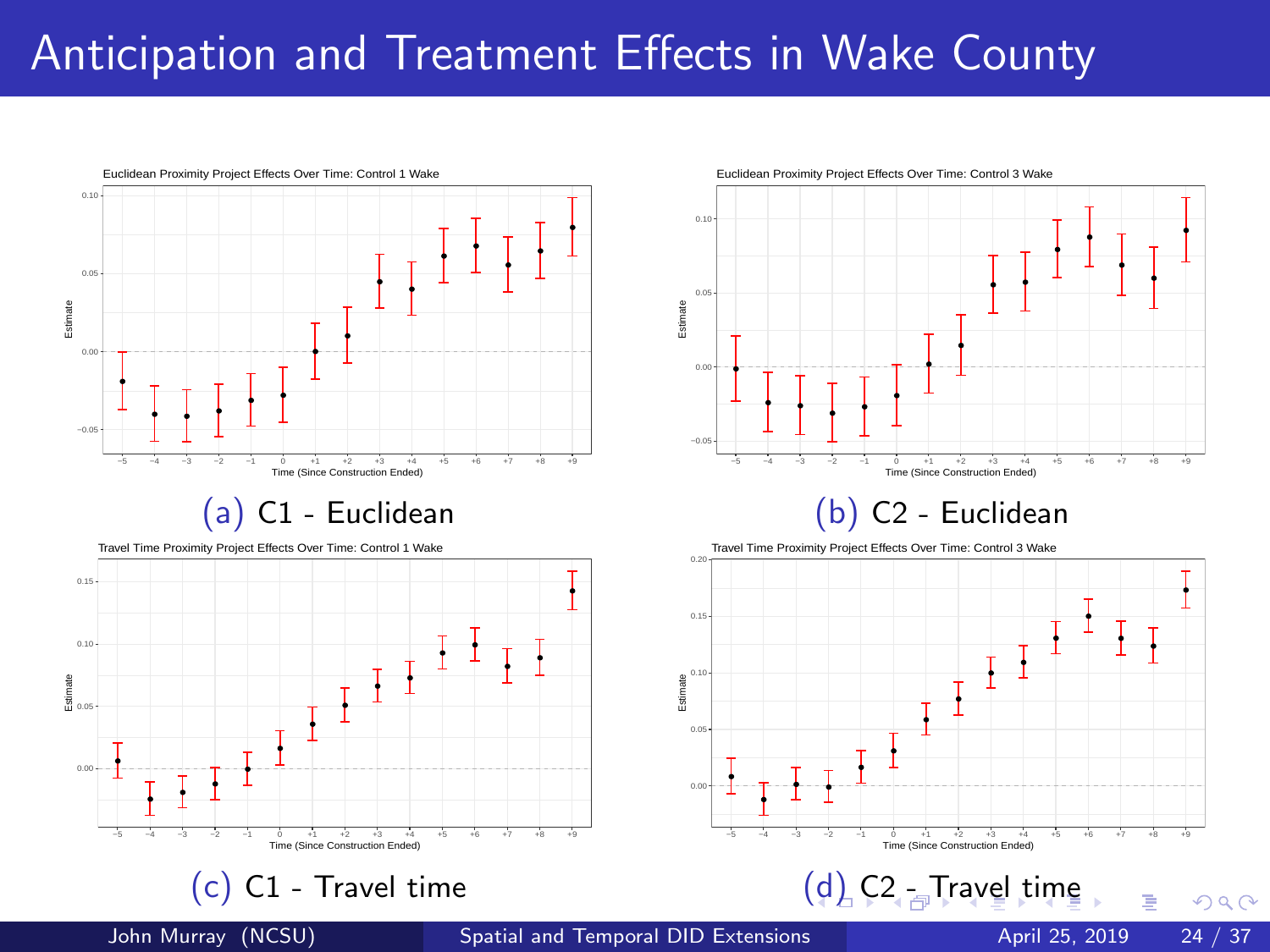## <span id="page-24-0"></span>Anticipation and Treatment Effects in Mecklenburg County





#### (b) C2 - Euclidean



 $(d)$  [C](#page-25-0)<sub>[2](#page-23-0)</sub> [-](#page-24-0) [Tr](#page-25-0)[a](#page-17-0)[ve](#page-18-0)[l](#page-35-0) [t](#page-36-0)[im](#page-17-0)[e](#page-18-0)

Travel Time Proximity Project Effects Over Time: Control 3 Mecklenburg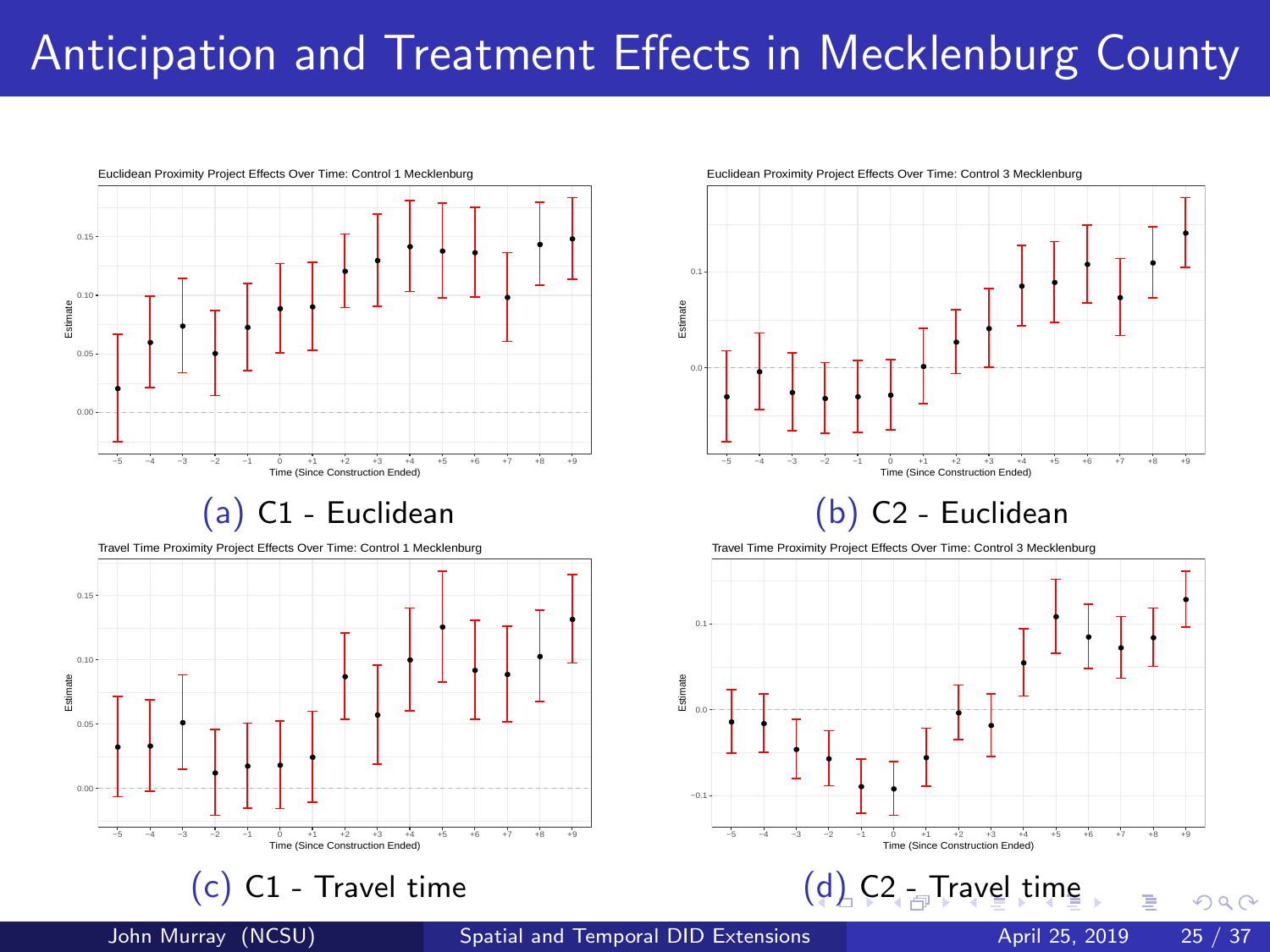### <span id="page-25-0"></span>Anticipation and Treatment Effects in Guilford County



● −5 −4 −3 −2 −1 0 +1 +2 +3 +4 +5 +6 +7 +8 +9 Time (Since Construction Ended) (b) C2 - Euclidean Travel Time Proximity Project Effects Over Time: Control 3 Guilford



John Murray (NCSU) Spatial [and Temporal DID Extensions](#page-0-0) April 25, 2019 26 / 37

 $200$ 

● ●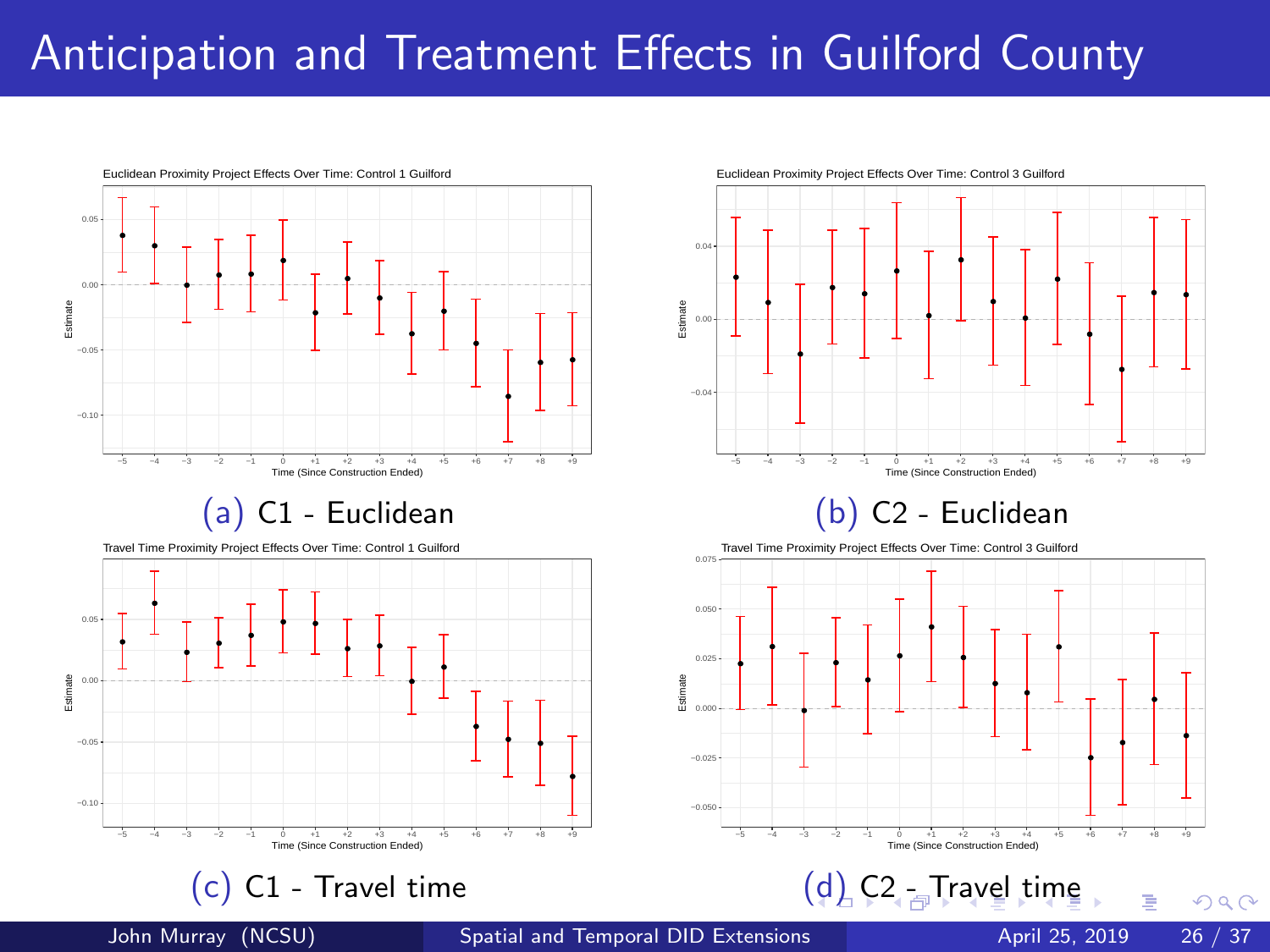- <span id="page-26-0"></span>Wake County
	- negative anticipation effects (between -2.5% and  $4\%$ )
	- treatment effects typically begin when construction ends and continue until 5 years after construction ends
	- $\bullet$  long-term impact measured ranges from 6% to 14%
- Mecklenburg County
	- positive anticipation effects (between  $5\%$  and  $6\%)$ )
	- treatment effects typically begin when construction ends and continue until 5 years after construction ends
	- long-term impact measured ranges from  $10\%$  to  $14\%$
- **Guilford County** 
	- anticipation effects were insignificant
	- treatment effects typically begin when construction ends and continue until 5 years after construction ends
	- $\bullet$  long-term impact measured is indiscernible from 0%

| $3$ inconsistent in significance |                                     |  | - K □ ▶ K @ ▶ K 글 ▶ K 글 ▶ - 글 - K 9 Q (N |  |  |
|----------------------------------|-------------------------------------|--|------------------------------------------|--|--|
| John Murray (NCSU),              | Spatial and Temporal DID Extensions |  | April 25, 2019 27 / 37                   |  |  |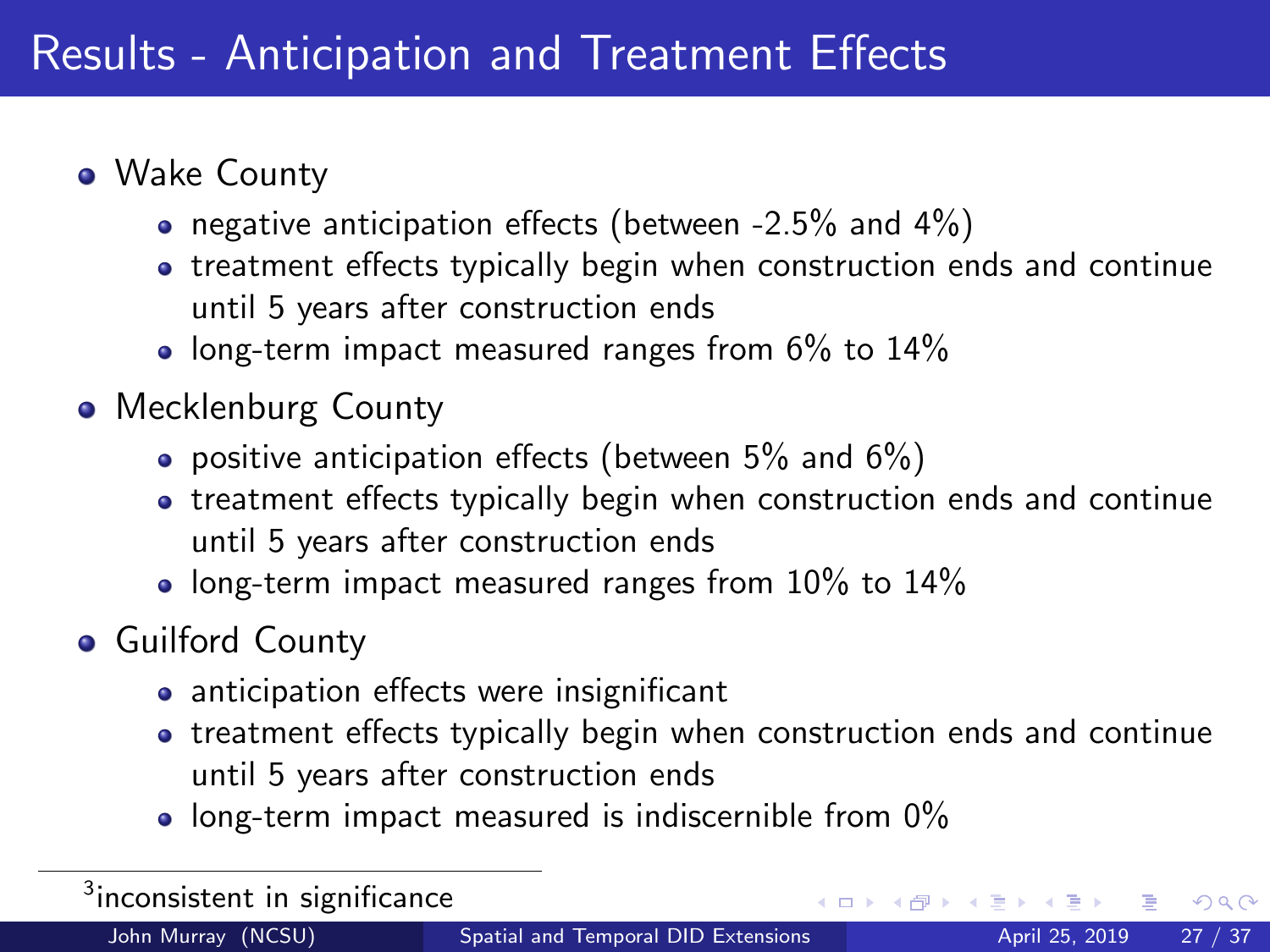In this case, we break the treated group into distance/travel time bands that radiate out from the project access points. The bands vary slightly between control definitions because C1 exists immediately beyond the treated area:

- **Euclidean distance:** 
	- **1** C1 eight, 0.25 mile bands from 0 to 2 miles from the access points
	- 2 C<sub>2</sub> twelve, 0.25 mile bands from 0 to 3 miles from the access points
- Travel time:
	- C1 four, 1 minute bands between 2 and 6 minutes capped by 2 minute bands from 0 to 2 minutes and 6 to 8 minutes
	- <sup>2</sup> C2 five, 1 minute bands from 0 to 5 minutes followed by three, 3 minute bands from 5 to 14 minutes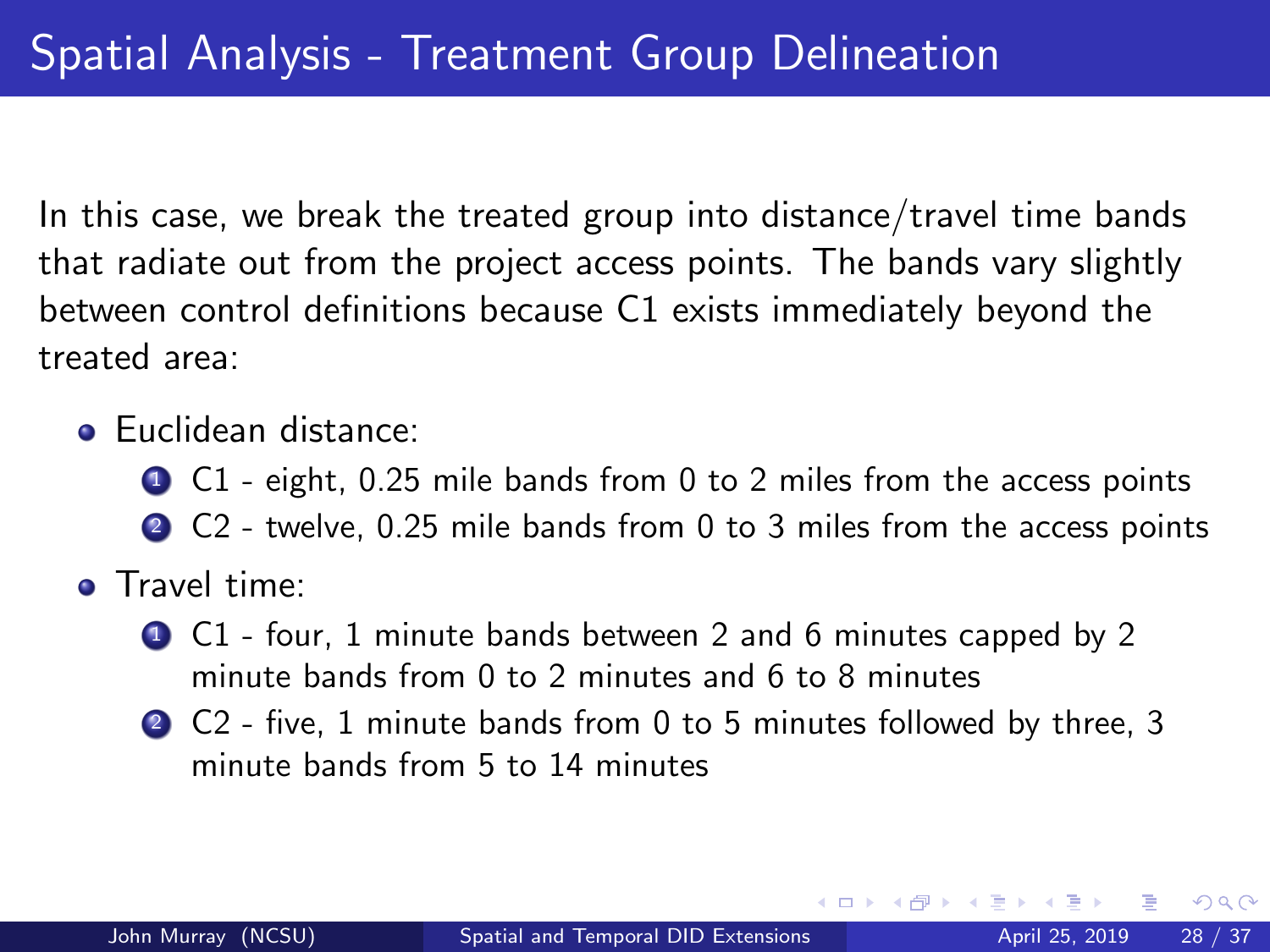As mentioned in the previous slide, C1 is slightly altered compared to the temporal analysis:

- **4** Control 1 (C1) parcels between 2 and 3 Euclidean miles or between 8 and 13 minutes from the nearest access point
- 2 Control 2 (C2) parcels within 1.5 Euclidean miles of the future beltway's estimated centerline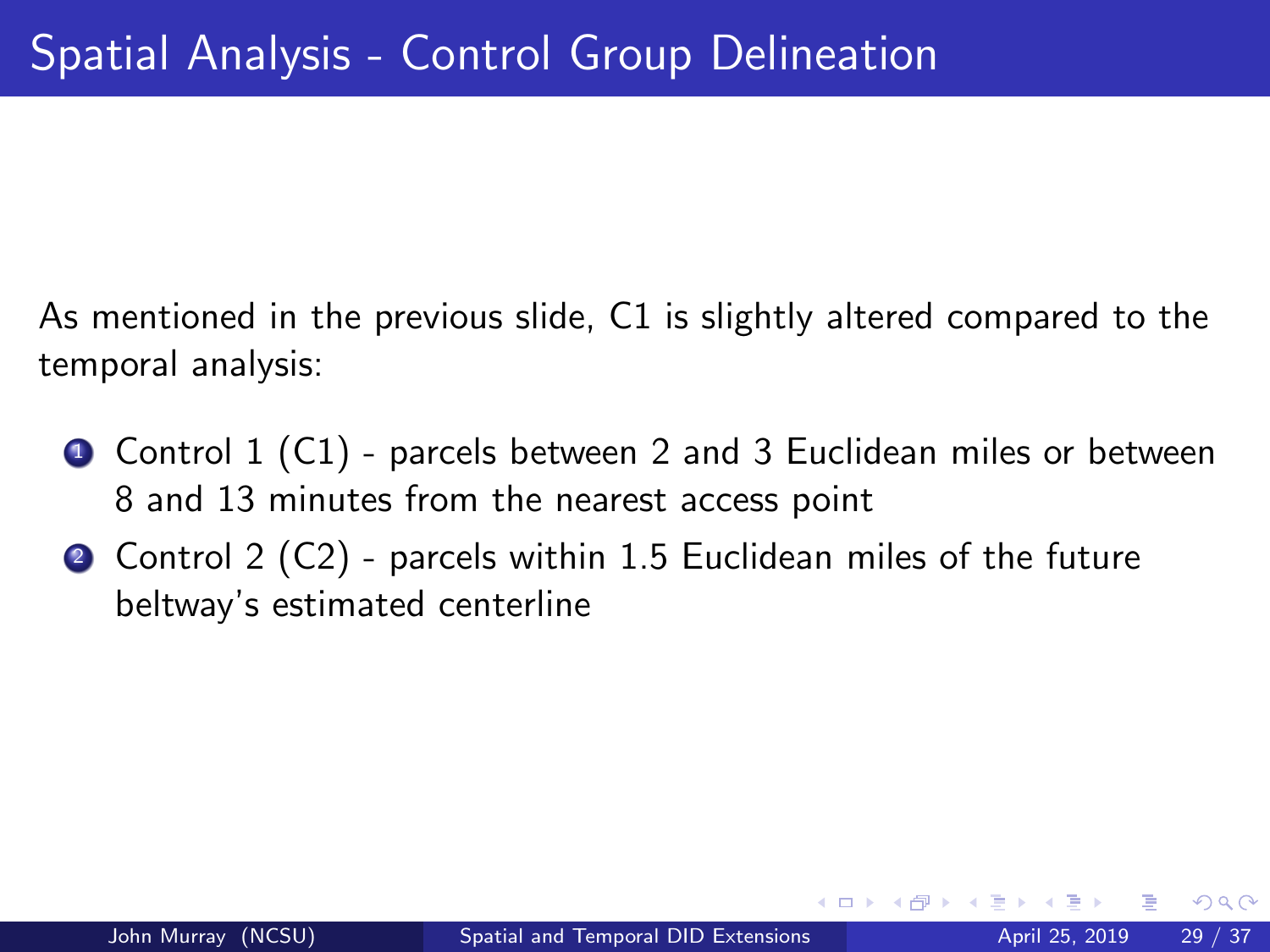### <span id="page-29-0"></span>Multiple Distance Bands Example - Wake County



Figure: Euclidean distance band delineation in Wake County. Note: this figure shows the 8 treatment bands and control group for the Euclidean distance spatial regression and C1 definition. 4 D F  $\Omega$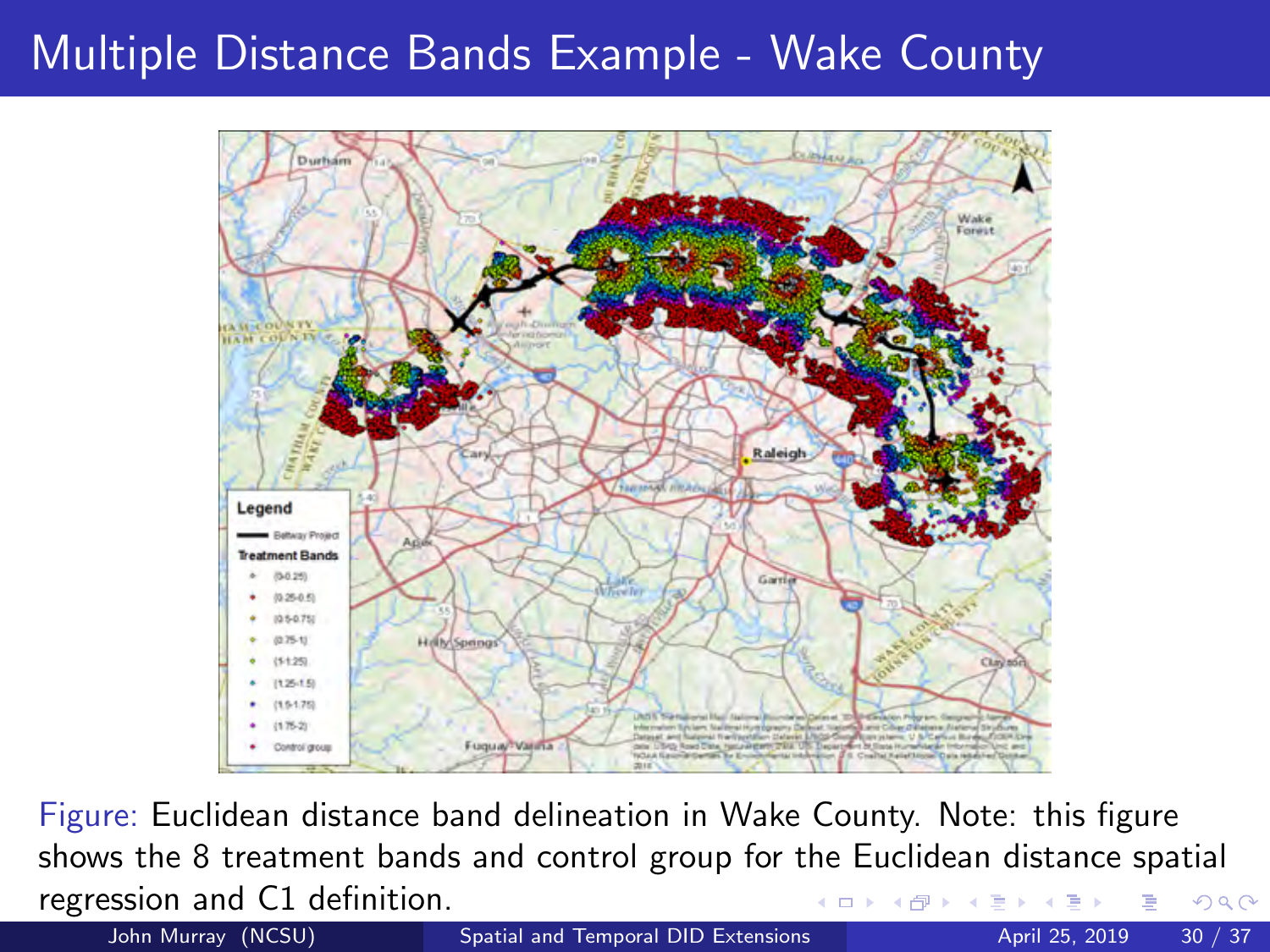### <span id="page-30-0"></span>ATE Spatial Distribution in Wake County



#### (a) C1 - Euclidean

Travel Time Proximity Project Effects Over Space: Control 1 Wake



(c) C1 - Travel time



#### (b) C2 - Euclidean



 $(d)$  [C](#page-31-0)<sub>[2](#page-29-0)</sub> [-](#page-30-0) [Tr](#page-31-0)[a](#page-17-0)[ve](#page-18-0)[l](#page-35-0) [t](#page-36-0)[im](#page-17-0)[e](#page-18-0)

Travel Time Proximity Project Effects Over Space: Control 3 Wake



 $QQ$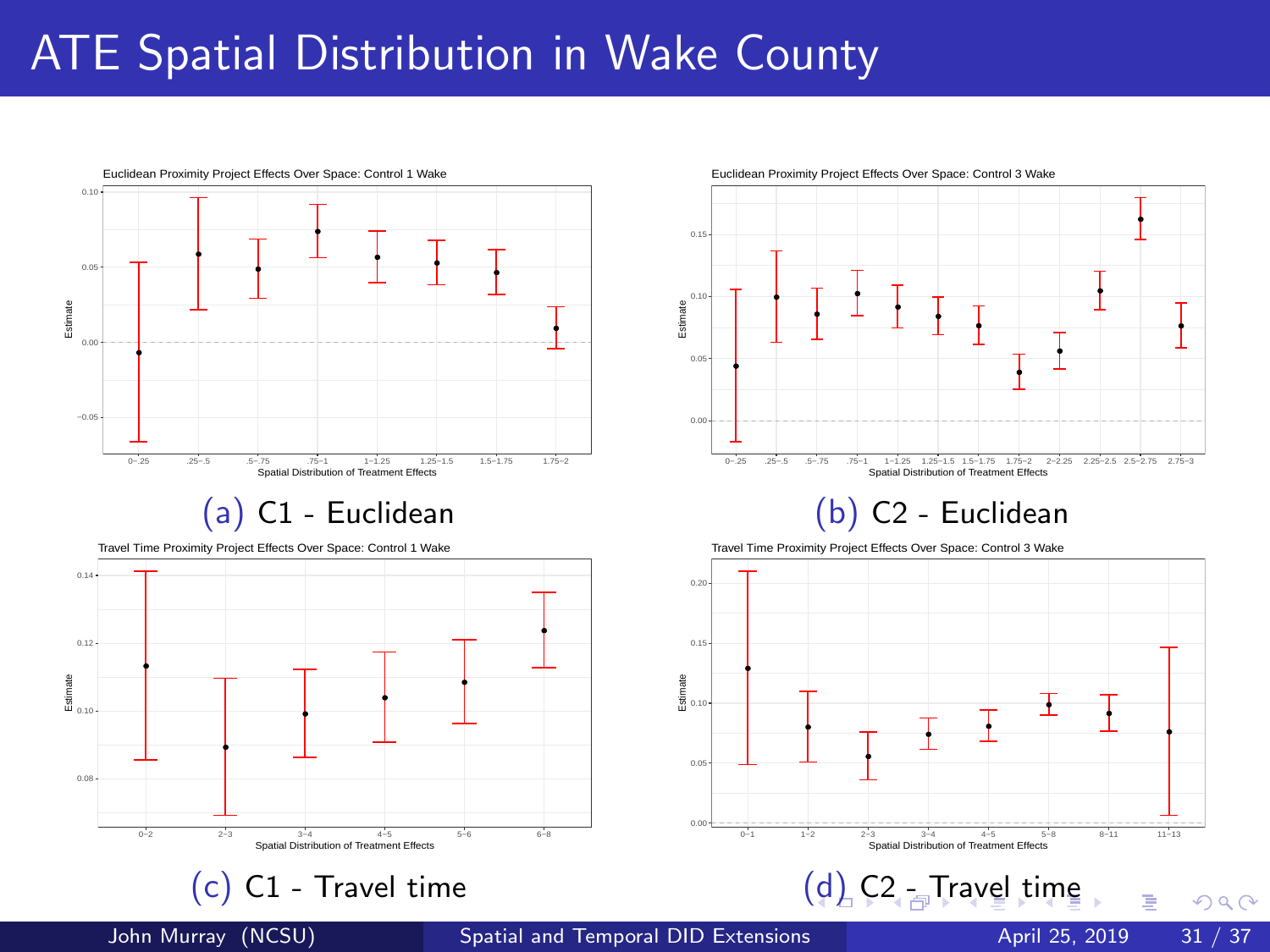## <span id="page-31-0"></span>ATE Spatial Distribution in Mecklenburg County

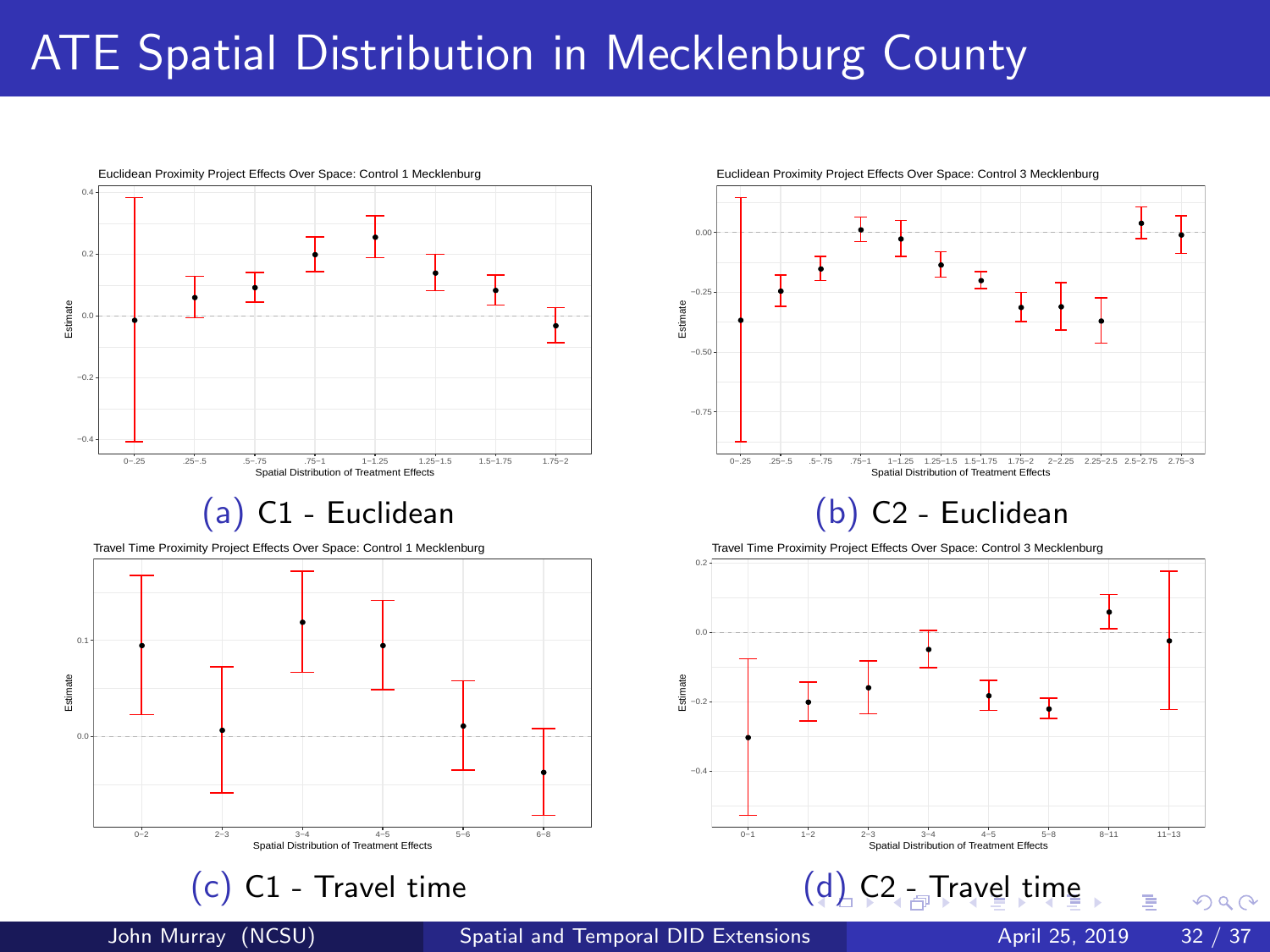### <span id="page-32-0"></span>ATE Spatial Distribution in Guilford County

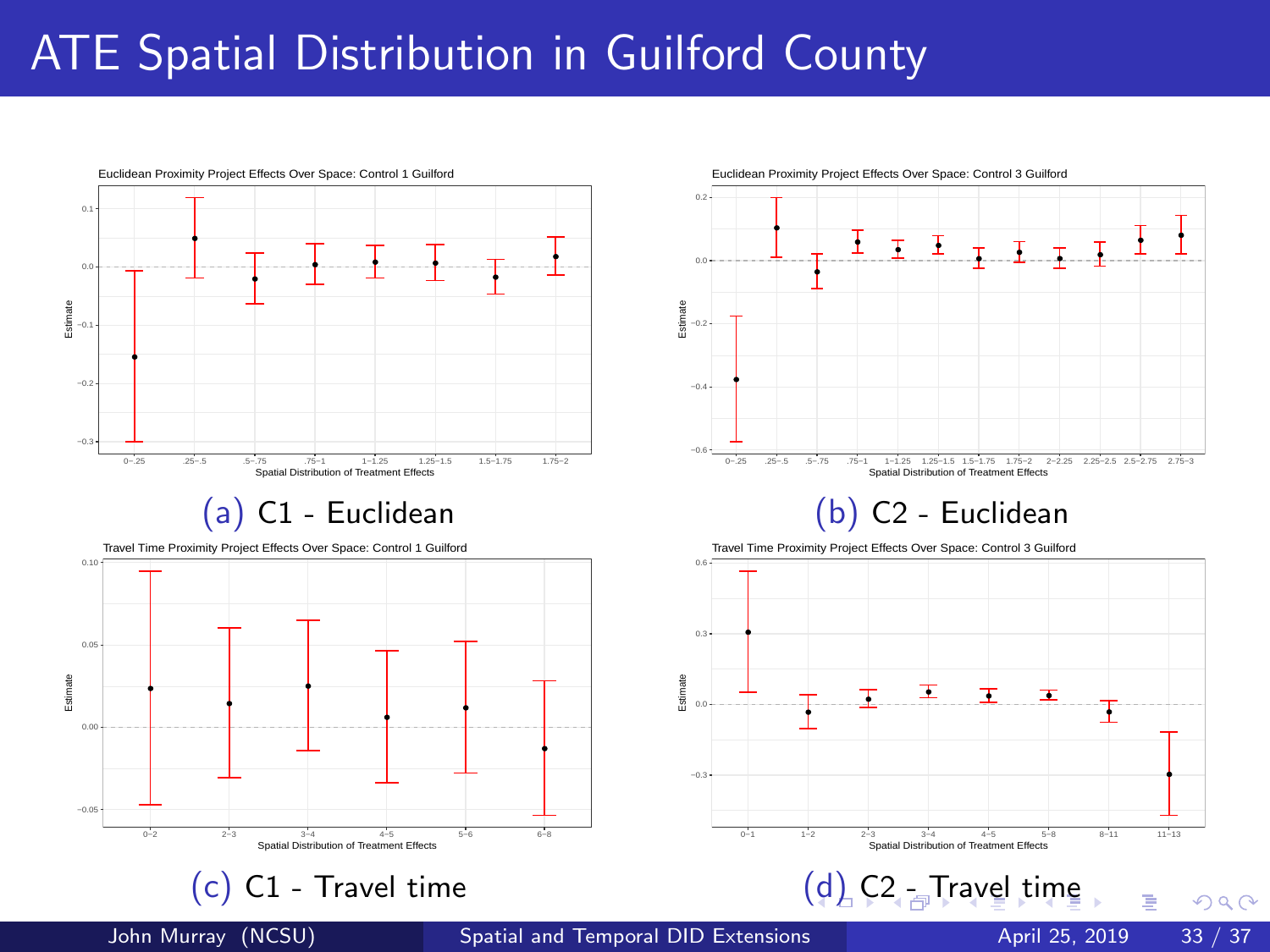- <span id="page-33-0"></span>Wake County
	- evidence of negative externalities close to project for Euclidean
	- maximum effect (8% and 11%) observed in .75-1 mile band
	- maximum effect  $(10\%$  and  $14\%)$  observed in 6-8 and 5-8 minute bands
- Mecklenburg County
	- evidence of negative externalities close to project for Euclidean
	- maximum effect observed (27.5% and 12%) in 1-1.25 mile and 3-4 minute bands
- **Guilford County** 
	- negative externalities dominate close to project for Euclidean
	- maximum effect observed (7% and 6%) in .75-1 mile and 3-4 minute bands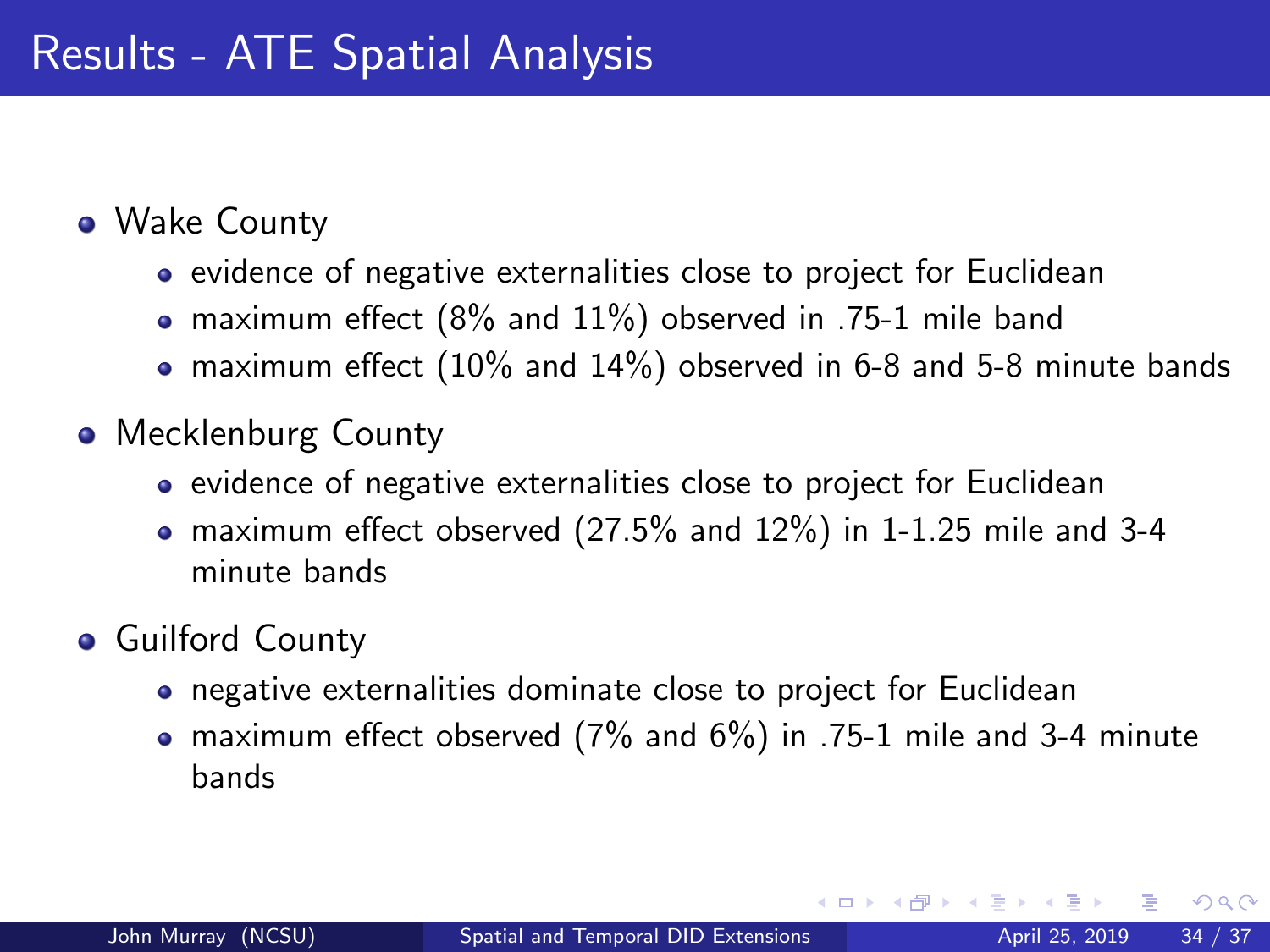- Anticipation effects likely occur prior to the end of construction
	- variable sign  $(+)$  or  $-)$ , but small relative to a beltway's long-term impact
- Beltway projects produce incremental impacts on property price, rather than an instantaneous shock.
	- the impact is fully realized between 5 and 6 years after construction ends across all three projects
- Considerable variation in the treatment effect across distance.
	- negative externalities dominate or counteract benefits very close distance; not clearly present for very short travel times
	- benefits are not uniform, decay over distance/travel time
	- maximum effect consistently observed in 0.75-1 or 1-1.25 mile band; more variable for travel time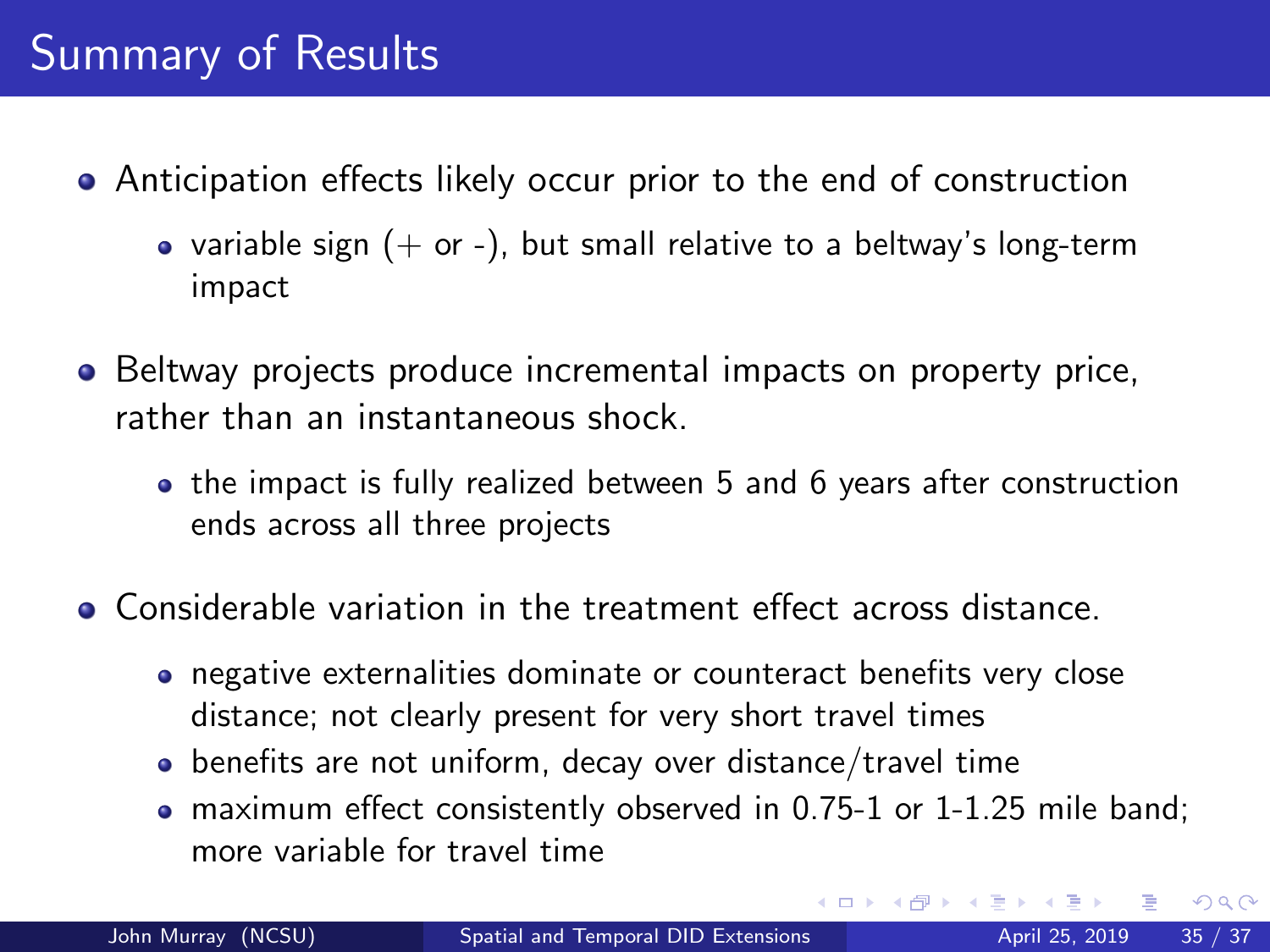### <span id="page-35-0"></span>**Conclusions**

- **1** Beltway impacts on property prices fully realize 5 years after construction ends:
	- informs future empirical studies on beltway impacts
	- useful to government transportation agencies
- <sup>2</sup> Treatment effects are highly variable in both time and space:
	- logistically, shows a more detailed analysis yields more informative results
	- contributes a multi-dimensional causal analysis for multiple beltway projects to the literature
- **3** Euclidean/travel time proximity comparison:
	- comparable measures for temporal analyses
	- spatial distribution across projects is more consistent when using Euclidean distance